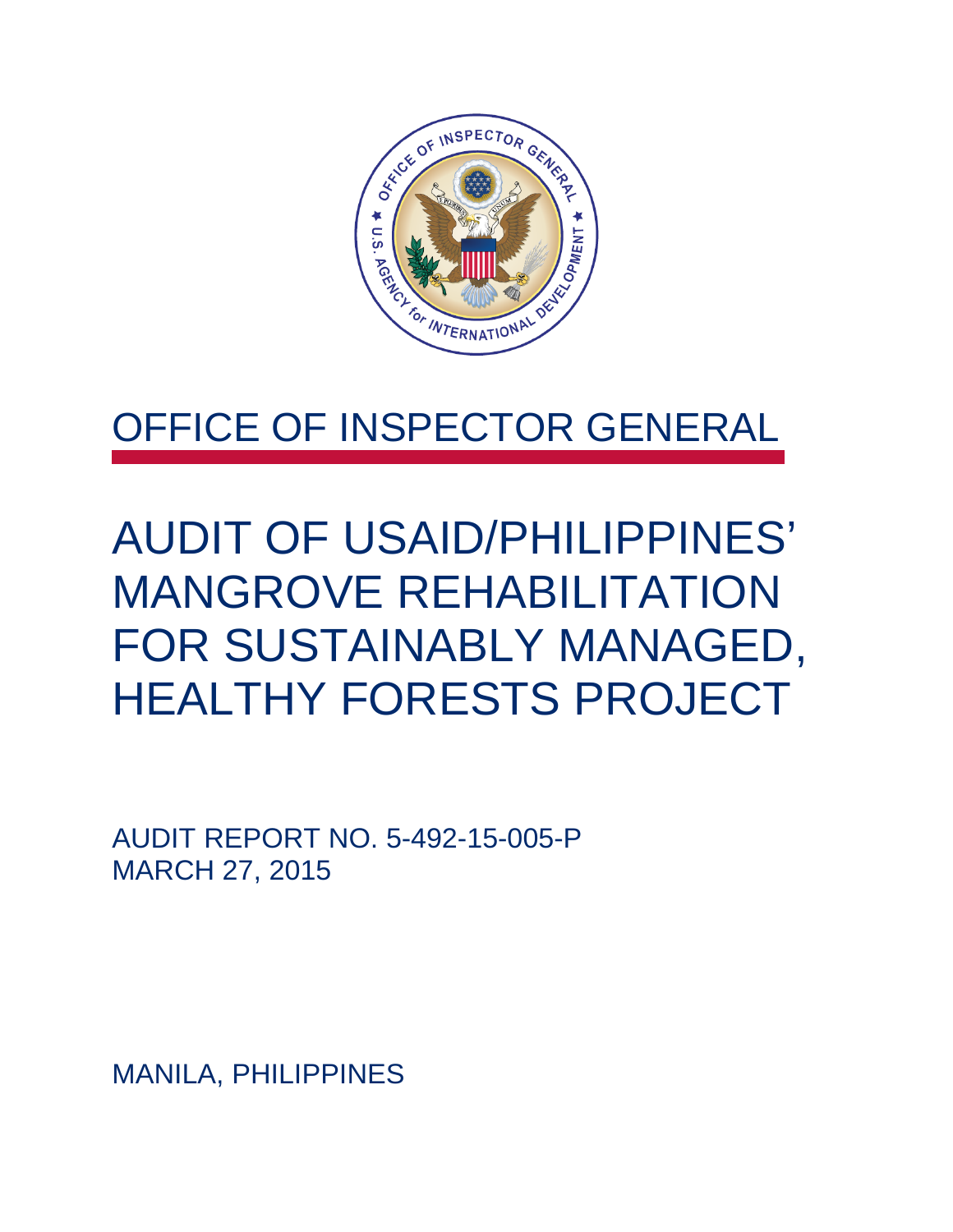

#### *Office of Inspector General*

March 27, 2015

#### **MEMORANDUM**

- **TO:** USAID/Philippines Mission Director, Gloria Steele
- **FROM:** Acting Regional Inspector General/Manila, Steven Ramonas /s/
- **SUBJECT:** Audit of USAID/Philippines' Mangrove Rehabilitation for Sustainably Managed, Healthy Forests Project (Report No. 5-492-15-005-P)

This memorandum transmits our final report on the subject audit. We have considered carefully your comments on the draft report and included them in Appendix II.

The report includes ten recommendations to help the mission address the issues identified by our audit. We acknowledge management decisions on all ten. Please provide the necessary documentation to obtain final action on these recommendations to the Audit Performance and Compliance Division in the Office of the Chief Financial Officer.

I appreciate the cooperation and courtesy extended to my staff during the audit.

U.S. Agency for International Development Annex 2 Building U.S. Embassy 1201 Roxas Boulevard 1000 Ermita, Manila, Philippines [http://oig.usaid.gov](http://oig.usaid.gov/)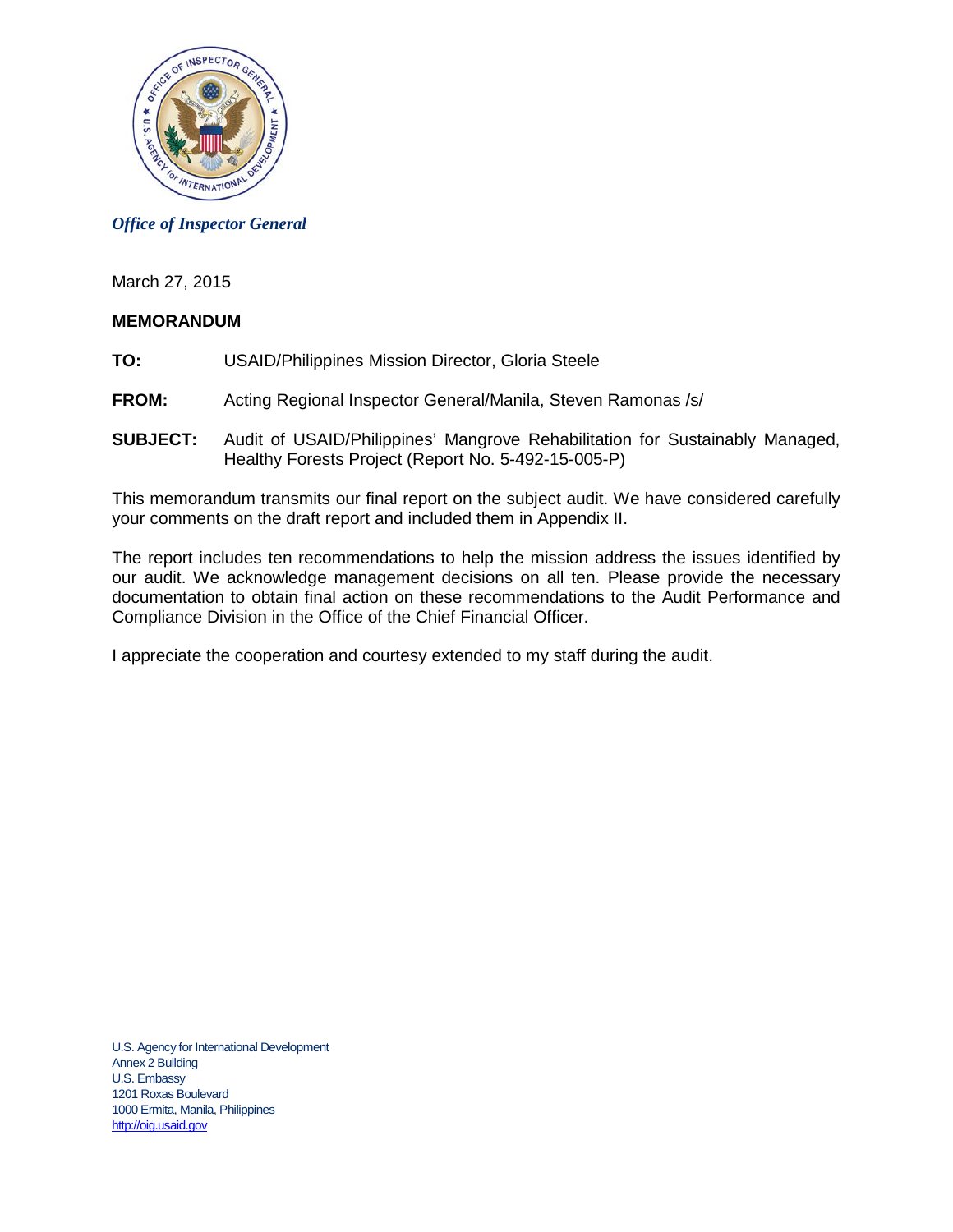# **CONTENTS**

| Project Did Not Promote and Mark Commodities and Activities Consistently 11 |
|-----------------------------------------------------------------------------|
|                                                                             |
|                                                                             |
|                                                                             |
|                                                                             |

#### **Abbreviations**  The following abbreviations appear in this report: ADS Automated Directives System<br>AOR agreement officer's representa AOR agreement officer's representative<br>COP chief of party COP chief of party<br>ILICN International I IUCN International Union for the Conservation of Nature and Natural Resources<br>MARSH Mangrove Rehabilitation for Sustainably Managed, Healthy Forests Mangrove Rehabilitation for Sustainably Managed, Healthy Forests PIO public international organization<br>
PMU project management unit PMU project management unit<br>PNG Papua New Guinea PNG Papua New Guinea<br>PWM Partners With Melan **PWM** Partners With Melanesians<br>RIG Regional Inspector General RIG Regional Inspector General<br>UPNG University of Papua New Gu University of Papua New Guinea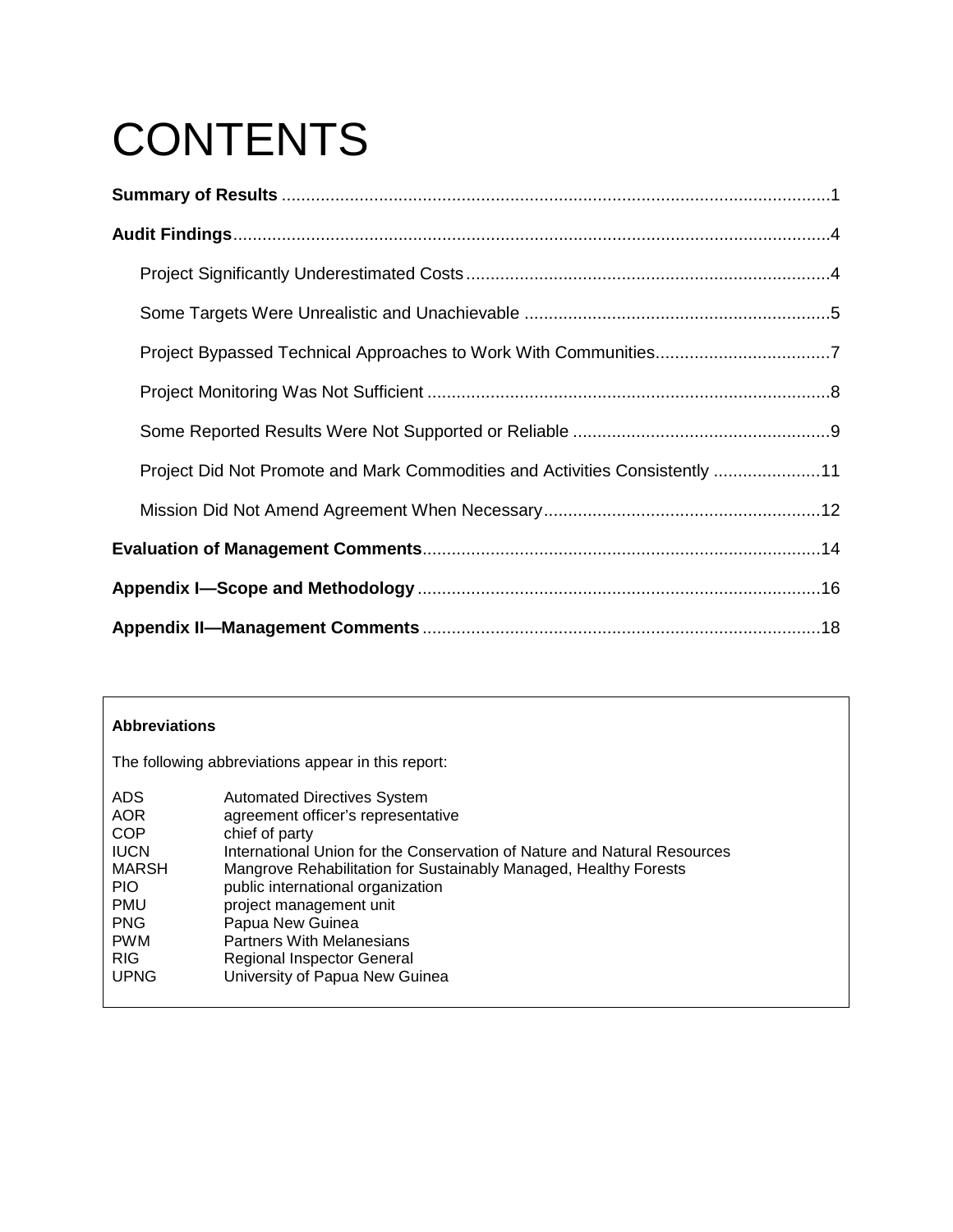# <span id="page-3-0"></span>SUMMARY OF RESULTS

According to USAID, mangrove forests provide habitat for fishes, protect coastal communities from typhoons and storm surge, and wood for cooking and construction; however, mangrove areas worldwide have shrunk by 20 percent since 1980.

To improve coastal communities' ability to manage mangrove forests, in September 2012 USAID/Philippines awarded a 5-year, \$7.47 million cooperative agreement to the International Union for the Conservation of Nature and Natural Resources (IUCN), a category two public international organization (PIO),<sup>[1](#page-3-1)</sup> to implement the Mangrove Rehabilitation for Sustainably Managed, Healthy Forests (MARSH) project.<sup>[2](#page-3-2)</sup> It initially started in Papua New Guinea (PNG) and will be extended to the Solomon Islands and Vanuatu in the third year. This was one of the first projects USAID/Philippines had implemented in PNG. As of September 30, 2014, it had obligations and disbursements of \$3 million and \$1.7 million respectively.

IUCN's Oceania Regional Office in Fiji is the lead organization in a consortium of international and PNG subrecipients. Within PNG, IUCN's project management unit (PMU) works in Port Moresby and operates in National Capital District and four provinces (Central, Manus, New Ireland, and West New Britain). The international subrecipients are the Nature Conservancy (Manus and West New Britain), and Wildlife Conservation Society (New Ireland). The local subrecipients are Partners With Melanesians (PWM—site management in National Capital District and Central Province), PNG Centre for Locally Managed Areas (site management in Central), University of Papua New Guinea (UPNG—technical assistance), and PNG Assembly of Disabled People (training).

The Oceania Regional Office has overall responsibility for the project including technical, administrative, and financial management. MARSH focuses on the following intermediate results:

- 1. Resilience in communities strengthened—to be achieved through capacity-building activities at national and local levels.
- 2. Deforestation and forest degradation reduced—focusing on mangrove rehabilitation and sustainable forest management.

Originally the project was supposed to implement activities in 33 sites in PNG, but the mission reduced that to 23 in March 2014 because progress was slower than expected. While USAID has a satellite office in Port Moresby, USAID/Philippines has the lead role in managing the project.

The Regional Inspector General (RIG)/Manila conducted this audit to determine whether USAID/Philippines' MARSH is achieving its objectives to restore degraded mangrove forests in PNG, Solomon Islands, and Vanuatu by providing training for community-based, sustainable mangrove forest management and reforestation, and strengthening the technical and scientific capacity for forest carbon monitoring, reporting, and verification.

<span id="page-3-2"></span><span id="page-3-1"></span> $1$  According to the Agency Directives System (ADS) 308.3.1.2, "Category of PIOs," category two PIOs are generally small regional and international organizations that do not get USAID's assistance often. <sup>2</sup> No. AID-492-A-12-00010, signed September 25, 2012.  $\overline{a}$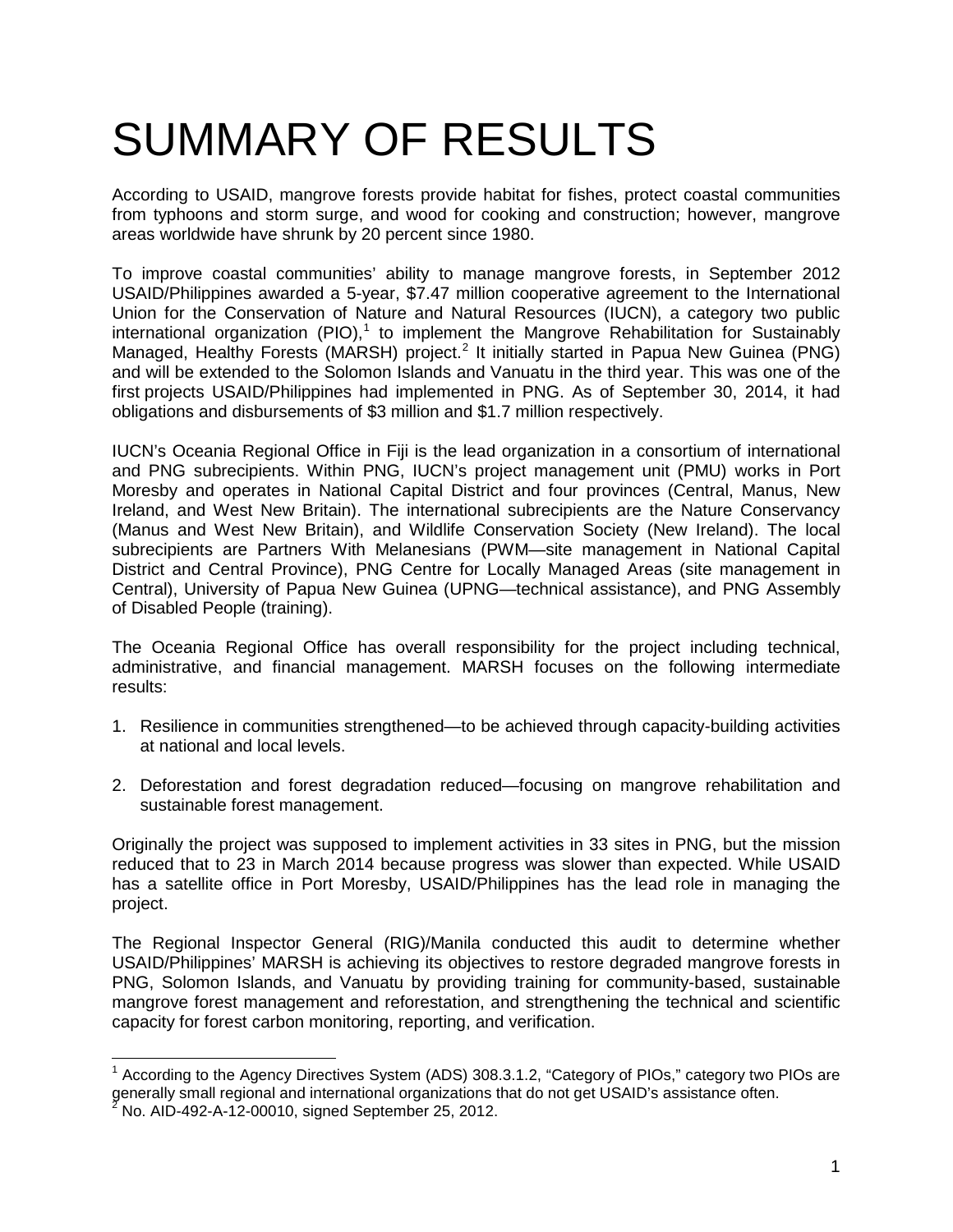Two years after MARSH began, it has provided training, taken initial steps to build the capacity of UPNG for the forest carbon monitoring, reporting, and verification, and planted 688 seedlings in one degraded area. However, the project has not had much success in restoring degraded mangrove forests, and strengthening community-based, sustainable mangrove forest management and reforestation. For example, the consortium completed only about 10 percent (18 of 178) of planned outputs for the second-year work plan. Additional time may be needed, because many planned activities are scheduled to be completed over 5 years, and most community-based awareness training and strengthening capacity activities began after October 2013—1 year into the 5-year performance period.

This happened in part because MARSH got off to a slow start. IUCN did not make subawards until late in the first year of implementation (four local subawards after 6 months and two international subawards after 9 months). Furthermore, neither USAID nor IUCN understood the operating environment in PNG. Since IUCN had not operated there before, it took 2 years to obtain legal registration to work in the country. This delayed many actions needed to work effectively, such as opening a bank account, obtaining tax-exempt status, competitively hiring local employees, and getting a vehicle for site visits.

In addition, the mission and IUCN underestimated logistics, operating costs and weather-related obstacles. PNG's transportation infrastructure is poor, and the project sites were in remote locations.

The report discusses seven areas in which project accomplishments have been delayed or where improvements can be made.

- The project significantly underestimated costs of operating in PNG (page [4\)](#page-6-1). Port Moresby is one of the most expensive cities in the world.
- Some targets were unrealistic and unachievable (page [5\)](#page-7-0).
- The project did not try hard enough to work with communities (page 7). It fell short in conducting baseline surveys, vulnerability assessments, and management plans.
- The project monitoring was not sufficient (page 8). It did not have a monitoring and evaluation position, and the award monitoring plan did not address roles, responsibilities, and procedures for monitoring subrecipients.
- Some reported results were not supported or reliable (page [9\)](#page-11-0).
- The project did not promote and mark commodities and activities consistently (page [11\)](#page-13-0).
- The mission did not amend the agreement when necessary (page [12\)](#page-14-0). The mission did not amend the agreement to reflect the reduction from 33 project sites to 23 and did not include standard provisions for non-U.S. nongovernmental recipients.

To address the issues above, we recommend that USAID/Philippines:

1. Conduct a cost-benefit analysis of the project and the remaining \$4.47 million unobligated funds to prioritize activities that can be achieved realistically, and amend the cooperative agreement and work plan as necessary (page [5\)](#page-7-1).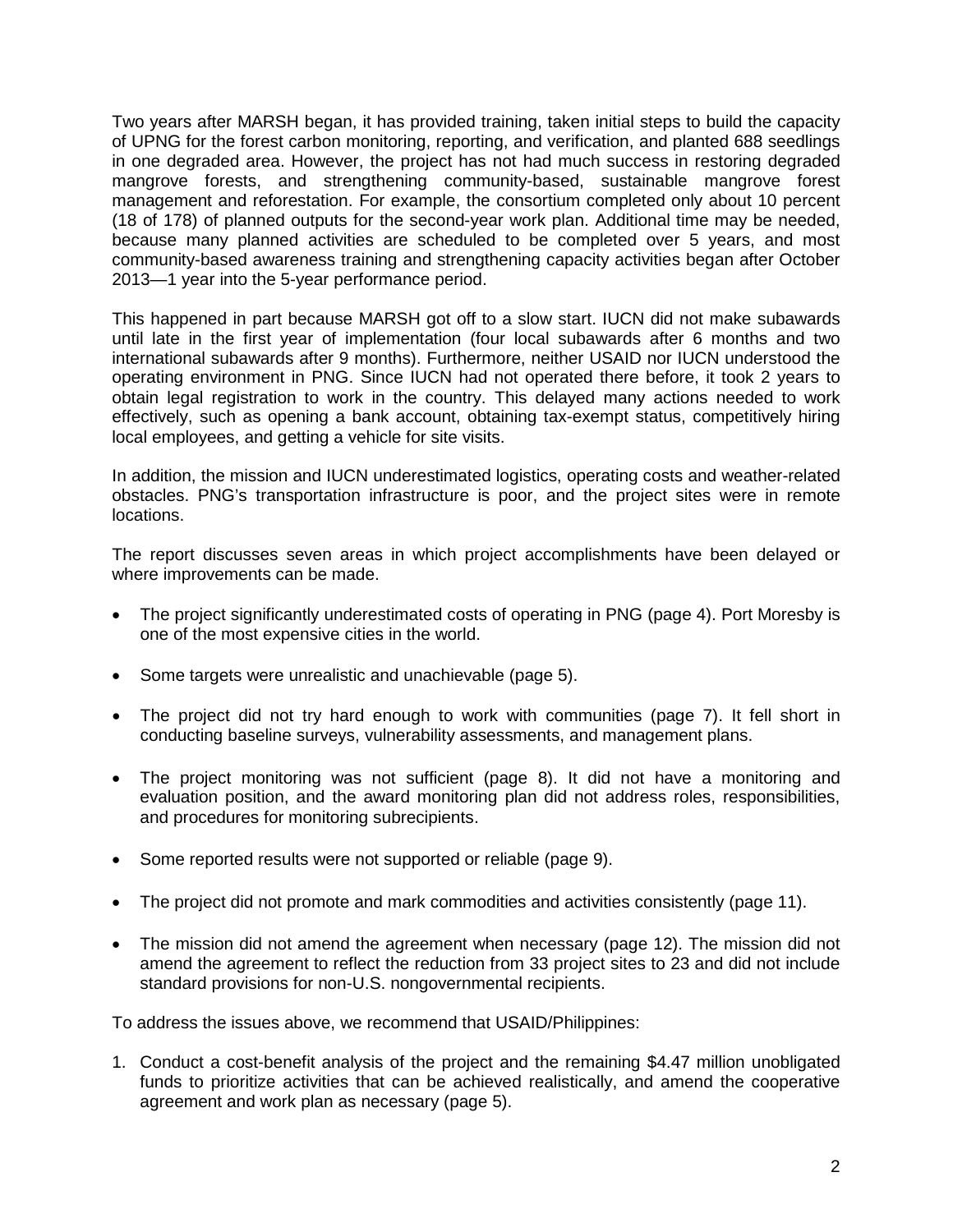- 2. Require IUCN to conduct a cost-benefit analysis, comparing the cost of procuring carbon stock equipment versus outsourcing (page [5\)](#page-7-2).
- 3. Require IUCN to implement a plan to train PWM and the Centre for Locally Managed Areas on how to conduct baseline surveys (page [7\)](#page-9-0).
- 4. Require IUCN to implement a plan to train PWM and the Centre for Locally Managed Areas on how to conduct vulnerability assessments (page [7\)](#page-9-0).
- 5. Require IUCN to train the PMU to monitor subrecipients' activities (page [9\)](#page-11-1).
- 6. Require IUCN to strengthen its monitoring plan to comply with the terms in the agreement (page [9\)](#page-11-2).
- 7. Direct IUCN to implement procedures to verify reported data before submitting them to the mission (page [11\)](#page-13-1).
- 8. Determine which USAID-funded activities and commodities under its MARSH project are unmarked and mark them as appropriate (page [12\)](#page-14-1).
- 9. Require IUCN to provide branding and marking instructions and guidance to MARSH subrecipients (page [12\)](#page-14-2).
- 10. Amend the cooperative agreement to further reduce the number of project sites and add standard provisions for non-U.S. nongovernmental recipients, as appropriate (page [13\)](#page-15-0).

Detailed findings appear in the following section. Appendix I contains information on the scope and methodology. OIG's evaluation of management comments is on page 14, and the full text of them is in Appendix II.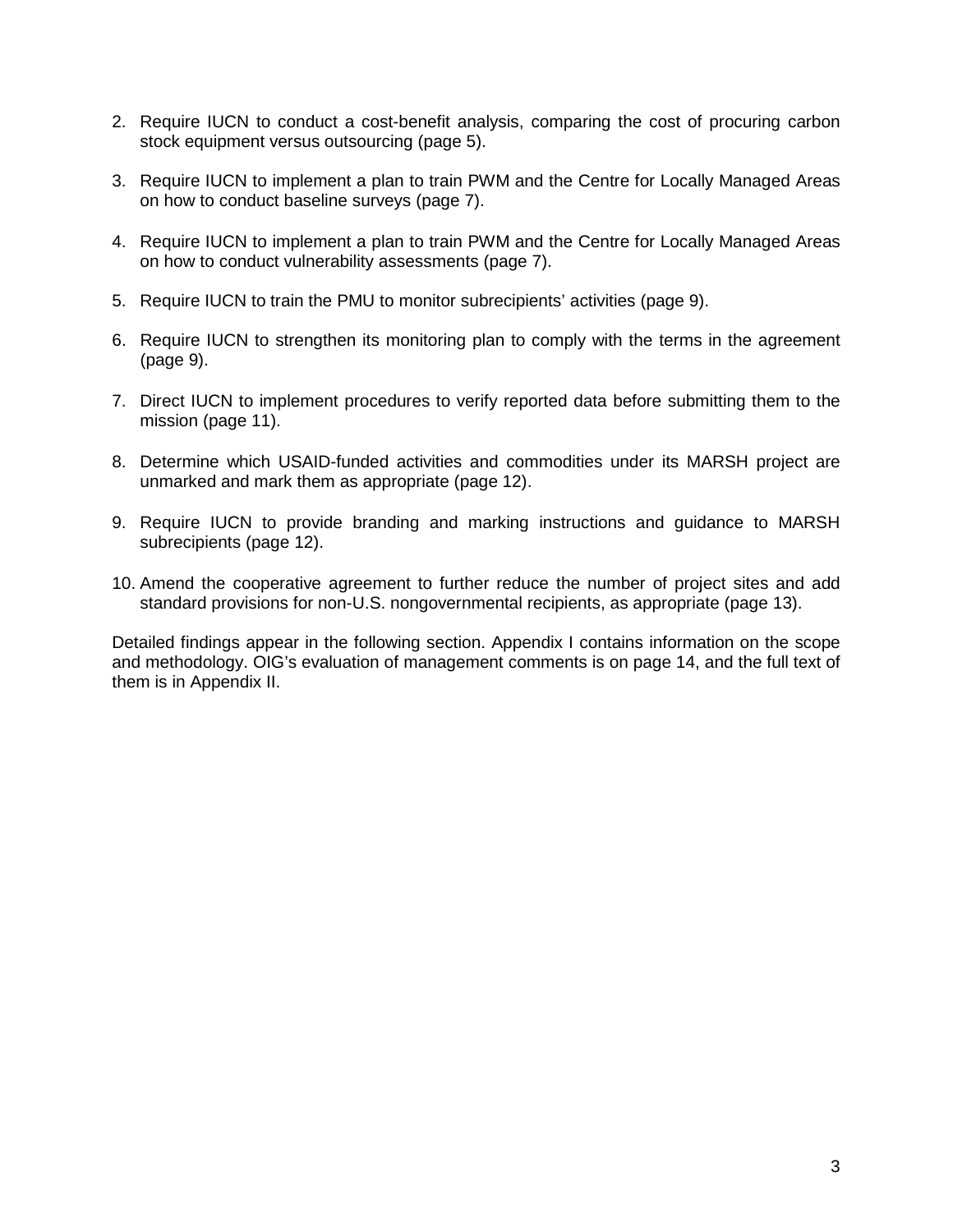# <span id="page-6-0"></span>AUDIT FINDINGS

## <span id="page-6-1"></span>**Project Significantly Underestimated Costs**

USAID's ADS 201.3.15.3, "Stage 2: Process – Analytical Stage," states that economic and financial analysis is part of project design. It describes cost-benefit analysis as "a decisionmaking approach used to determine if a proposed project is worth undertaking or to choose between several alternative ones."

USAID/Philippines granted a cooperative agreement to IUCN's Oceania Regional Office without conducting a cost-benefit analysis to operate in PNG. Consequently, IUCN's proposal significantly underestimated the funds necessary to achieve the project's goals. For example:

- No indirect costs were proposed.
- It did not include costs of getting subrecipients to remote areas. The award total budgets to carry out activities for Centre for Locally Managed Areas and PWM were \$227,000 and \$225,400, which averages about \$45,000 a year. Each implementer managed three to four project sites in the National Capital District and Central Province.
- It did not list costs for monitoring and evaluation.
- The costs of implementing mangrove carbon reporting and verification activities were underestimated. The project overlooked costs of outsourcing soil content analysis. In February 2014, the first carbon stock assessment<sup>[3](#page-6-2)</sup> completed in Central Province took more than 2 weeks to gather 285 soil samples from a designated project site. The project then paid a laboratory more than \$4,000 to analyze the carbon content of the samples.

According to project officials, only one laboratory in PNG has the equipment needed to analyze carbon content. Another option was to send the samples to U.S. labs; however, the chief of party (COP) said the transportation fees made it even more expensive than doing it locally. So in June 2014 PMU and UPNG asked USAID to procure carbon analysis equipment for the sustainability of carbon activities. The COP estimated that the costs ranged from \$65,000 to \$100,000.

• Branding and marking funds for USAID commodities and activities were not included.

Due to time constraints to award the funds before they expired at the end of September 2012, the mission did not conduct a cost-benefit analysis.

As a result, MARSH's design was too ambitious and complicated to cover within the budget, which meant that IUCN could not effectively manage the project. It did not set realistic, achievable targets, as discussed in the next finding. Equally important, some reported results

<span id="page-6-2"></span> $3$  A carbon stock assessment measures the amount of carbon stored in mangrove forests, which then allows the project to determine how much greenhouse gases have gone down in areas tested. A community participating in carbon monitoring in its mangrove forest could explore carbon offset projects.  $\overline{a}$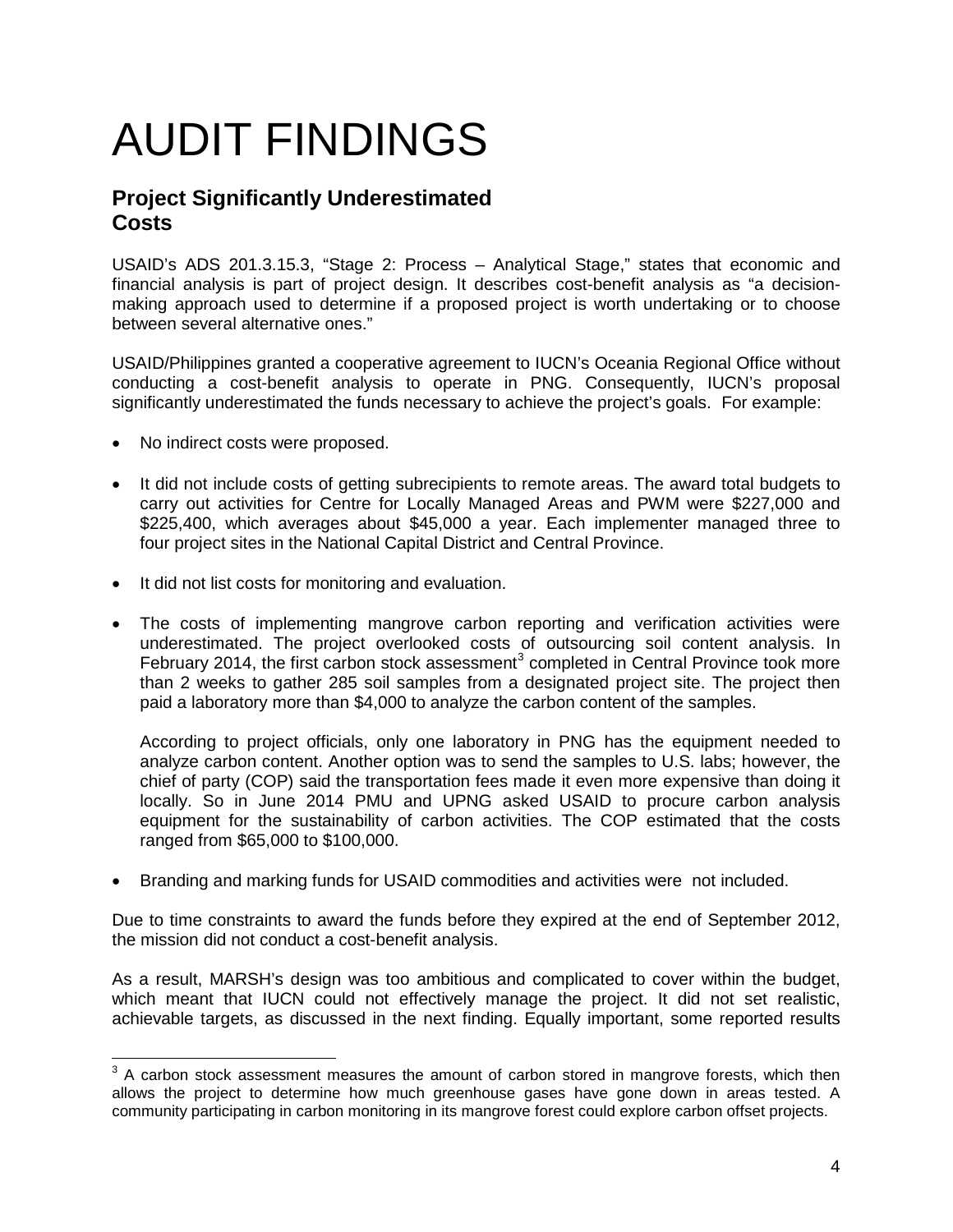were unsupported or unreliable. All of these problems indicate that the project may not be able to achieve its objectives and the remaining \$4.47 million in unobligated funds may not be spent effectively. Therefore, we make the following recommendations.

<span id="page-7-1"></span>*Recommendation 1. We recommend that USAID/Philippines conduct a cost-benefit analysis of the project and the remaining \$4.47 million unobligated funds to prioritize activities that can be achieved realistically, and amend the cooperative agreement and work plan as necessary.*

<span id="page-7-2"></span>*Recommendation 2. We recommend that USAID/Philippines require the International Union for the Conservation of Nature and Natural Resources to conduct a cost-benefit analysis to compare the costs of procuring carbon stock equipment versus outsourcing.*

### <span id="page-7-0"></span>**Some Targets Were Unrealistic and Unachievable**

ADS 203.3.9, "Setting Performance Baselines and Targets," requires missions to set performance targets that are ambitious, but realistic within the stated time frame and with the available resources. The agreement sets 5-year targets for each subintermediate result, which the project must achieve to reach the primary goal. In addition, the agreement required IUCN to develop management plans that incorporate replanting mangroves, protecting mangroves from deforestation and destruction by communities, and developing guidelines for sustainable practices.

Some project targets were unrealistic and unachievable within 5 years and with the available resources. For example:

- 1. *Reducing emissions from deforestation and forest degradation (REDD) in 30 field demonstration activities.* The project implemented only three demonstration plots in two provinces. This alone was ambitious as demonstration activities take extensive planning, time, resources, and labor. In addition, as discussed in the previous finding, the project underestimated costs for these activities.
- 2. *Reducing 245,520 metric tons of carbon dioxide equivalent of greenhouse gas emissions.* The project lacks the ability to measure the amount of carbon dioxide reduced. Any substantial reduction of emissions should be a result of sustainable management and rehabilitation activities, which the project had barely implemented.
- 3. *Completing management plans at 30 activity sites*. After 2 years, the project still had not approved management plans for activity sites, which is a key criterion linked to some performance results.

IUCN agreed to the terms of the agreement in part because it wanted an opportunity to work on climate change within PNG. According to IUCN, USAID provided a template for the project description that included 5-year targets. From the time IUCN submitted its application in July 2012 to when it was signed in September 2012, there was little room for negotiating any aspect of the project description and targets. However, after the award, the agreement stipulated that IUCN could revise targets within the first 60 days, including the one for predicted metric tons of greenhouse gas reduced. However, IUCN did not ask for an amendment to revise that target.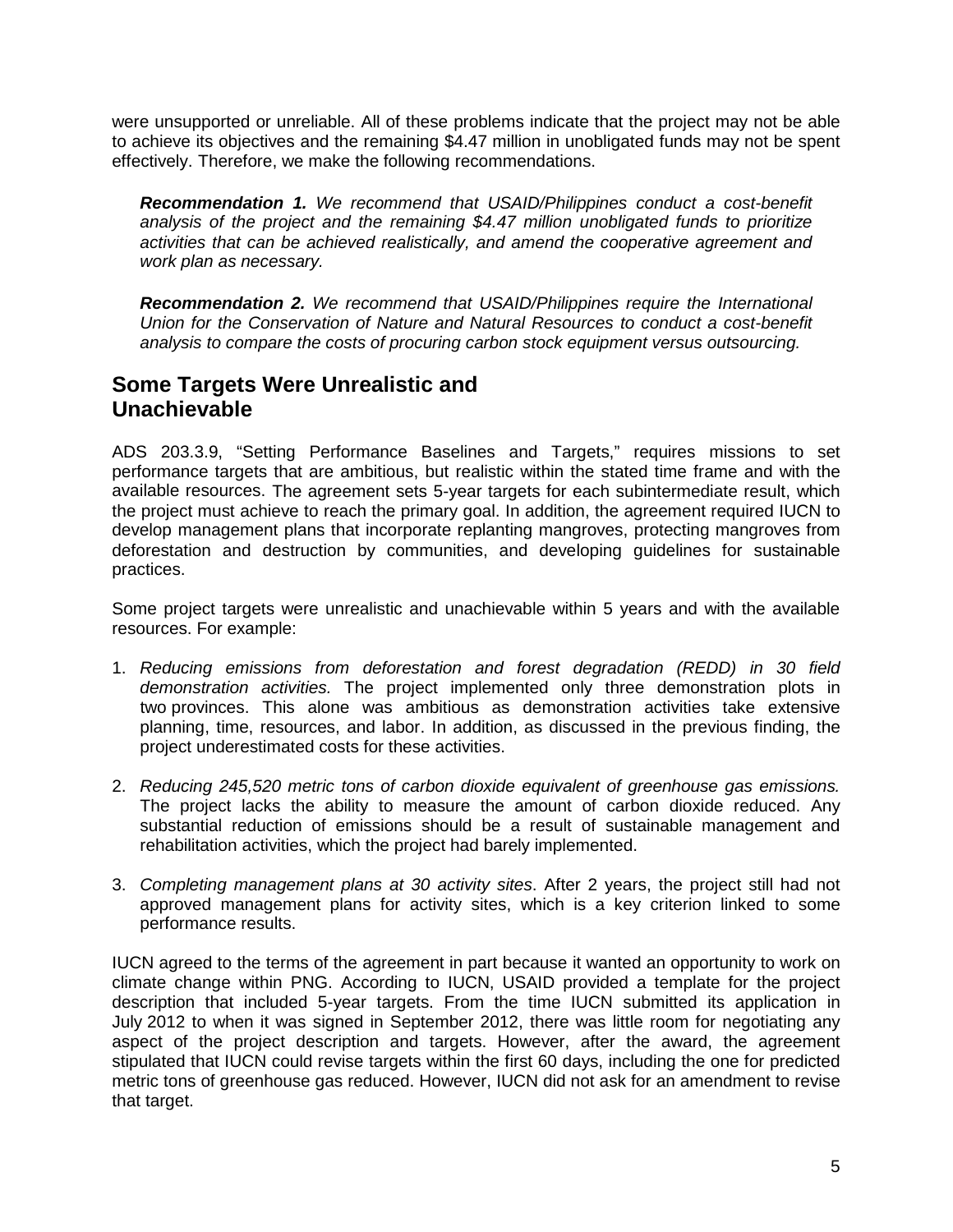The project had not completed management plans for various reasons. For the first 16 months, the COP spent only 41 percent of his time in PNG because of personal issues. Furthermore, the PMU did not ensure consistency in the completion of management plans among partners. The COP allowed partners to design their own work plans, and two of the four included developing management plans for the designated provinces in the second year work plan.

As a result, MARSH was not achieving targets. Furthermore, without management plans, the project did not implement activities to effectively engage the communities. For example, in October 2014 the project constructed a nursery in the coastal community of Manumanu West to be used to grow seedlings that could be planted in deforested areas after 3 to 4 months. According to the subrecipient, it did not have a plan to maintain the nursery or supply the nursery with plastic bags used to grow seedlings. The subrecipient also said the community did not change mangrove management practices after the project provided conservation training. Consequently, the community continues to use the forest for firewood and building materials.



**Residents of a community in Manumanu West are not using a nursery (left) for mangrove seedlings and continue to use mangroves as building materials (right) instead of conserving the wood. (Photos by RIG/Manila, November 2014)**

In another example, the project built a nursery in Pari in National Capital District without a management plan in place. A management plan would have clarified that community participation in MARSH activities would not be compensated. Consequently, the nursery was not sustainable as community organizers said they were expecting compensation for work on mangrove management.

<span id="page-8-0"></span>To address these issues, the audit issued Recommendation 1 to prioritize activities that can be achieved realistically.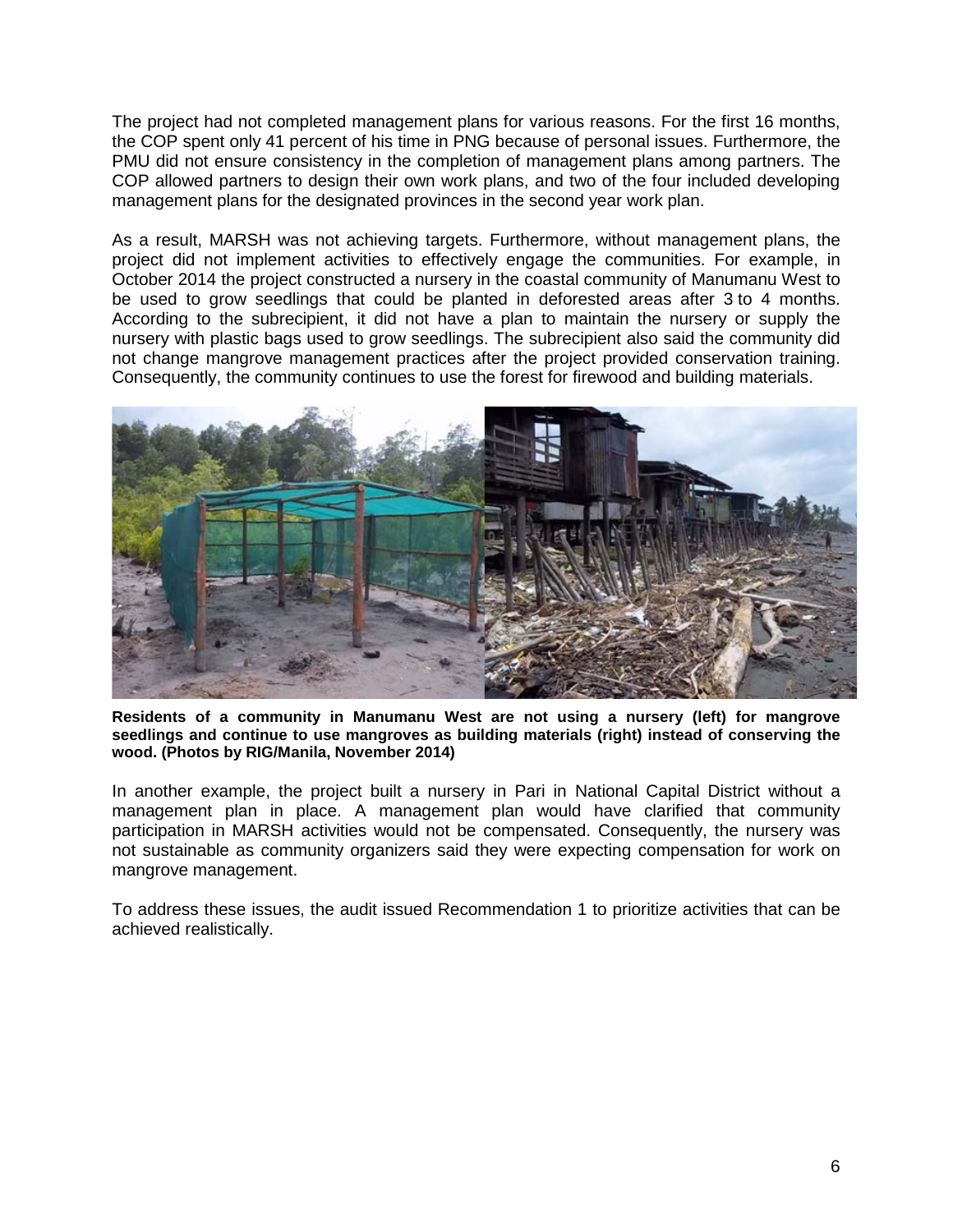### **Project Bypassed Technical Approaches to Work With Communities**

According to the agreement, the PMU must ensure consistent implementation at the 23 sites using baseline surveys, mangrove vulnerability assessments, and management plans. Contrary to the agreement, the project bypassed technical approaches to do any of these.

**Project Did Not Conduct All Baseline Surveys.** ADS 203.3.9, "Setting Performance Baselines and Targets," states that a baseline is required to learn from and be accountable for the change that occurred during the project with the resources available. For MARSH, subrecipients were required to conduct surveys using questionnaires to identify communities' awareness of managing mangrove forests. However, after 2 years, the project only completed 5 of 23 baseline surveys, and only 1 of the 4 subrecipients had conducted any surveys.

This occurred because the project underestimated the costs of completing baselines as described earlier in this report, and PMU overestimated the ability of two subrecipients—who had never conducted baseline surveys—and did not train them how to do it.

Without the baseline data, the project cannot measure the extent to which it changed communities' knowledge, attitude, and practices in mangrove management.

*Recommendation 3. We recommend that USAID/Philippines require the International Union for the Conservation of Nature and Natural Resources to implement a plan to train Partners With Melanesians and the Centre for Locally Managed Areas how to conduct baseline surveys.*

**Project Did Not Complete Most Vulnerability Assessments.** To further increase interactions in communities, the agreement requires that the project complete mangrove vulnerability assessments to identify natural and human threats to mangrove forests and identify ways to mitigate those threats.

However, the project completed only 6 of the 23 assessments that were necessary. This occurred because the PMU overestimated the subrecipients' abilities and did not provide adequate training.

The COP confirmed that subrecipients' abilities varied. For example, UPNG had experience in conducting vulnerability assessments, but the Centre for Locally Managed Areas and PWM did not. Even after receiving training in the second year, PWM officials said they did not conduct a vulnerability assessment because it was too complicated and working with communities and local governments took too much time.

Without mangrove vulnerability assessments, the project did not identify natural and human threats to mangrove forests and identify ways to mitigate those threats. Therefore, we make the following recommendation.

<span id="page-9-0"></span>*Recommendation 4. We recommend that USAID/Philippines require the International Union for the Conservation of Nature and Natural Resources to implement a plan to train Partners With Melanesians and the Centre for Locally Managed Areas how to conduct vulnerability assessments.*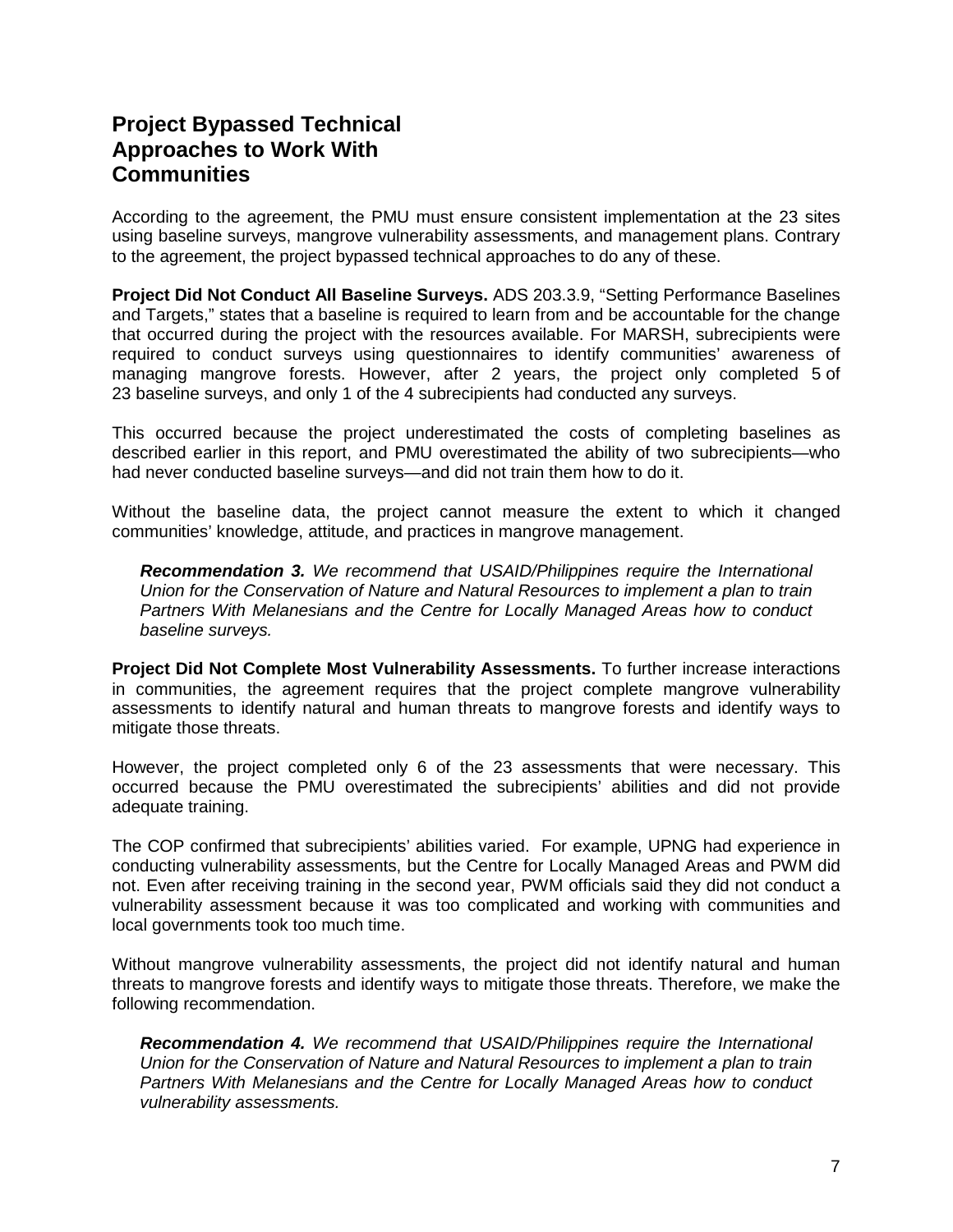#### <span id="page-10-0"></span>**Project Monitoring Was Not Sufficient**

According to the agreement officer's representative's (AOR's) designation letter, the AOR is responsible for USAID's substantial involvement in project oversight, which includes approving the recipient's award monitoring plan. This plan is required by the agreement and must include organizational policies, procedures, and staffing expertise for monitoring project activities. In addition, ADS 203.3.2, "Performance Monitoring," states that performance monitoring is the ongoing and routine collection of performance indicator data to show whether desired results are being achieved and whether implementation is on track.

However, the project did not have adequate management controls to oversee activities. It did not include a monitoring and evaluation position. In fact, IUCN did not employ a monitoring and evaluation officer at its regional office in Fiji until September 2014. The COP and deputy COP were responsible for monitoring subrecipients' performance, but did not monitor sufficiently, in part because the award monitoring plan did not mention roles, responsibilities, and procedures for monitoring subrecipients.

This occurred for several reasons. The project staff did not receive sufficient training on monitoring and evaluation. IUCN planned to conduct a monitoring course in November 2014; however, it was postponed until 2015. In addition, a senior IUCN official said that during the design phase for the proposal's project description, USAID provided a template for the staffing level of a PMU that did not include a monitoring and evaluation position. Furthermore, the mission approved the award monitoring plan even though it did not have all the required elements, such as organizational policies, procedures, roles, and responsibilities.

Because the project was not monitored, the staff did not know it was not on track. For example:

- The second year progress report showed that only 10 percent (18 of 178) of the subrecipients' work plan outputs were accomplished.
- In 2 of 12 sites we visited, no progress had been made and the sites have received little to no monitoring. At the project site in Taurama, National Capital District about 20 minutes outside Port Moresby, the community had been in a land dispute with a landowner, which has discouraged the community from implementing activities for the past 2 years. More importantly, in June 2014 the government built a road through USAID's project site, as shown on below. The COP was not aware of this.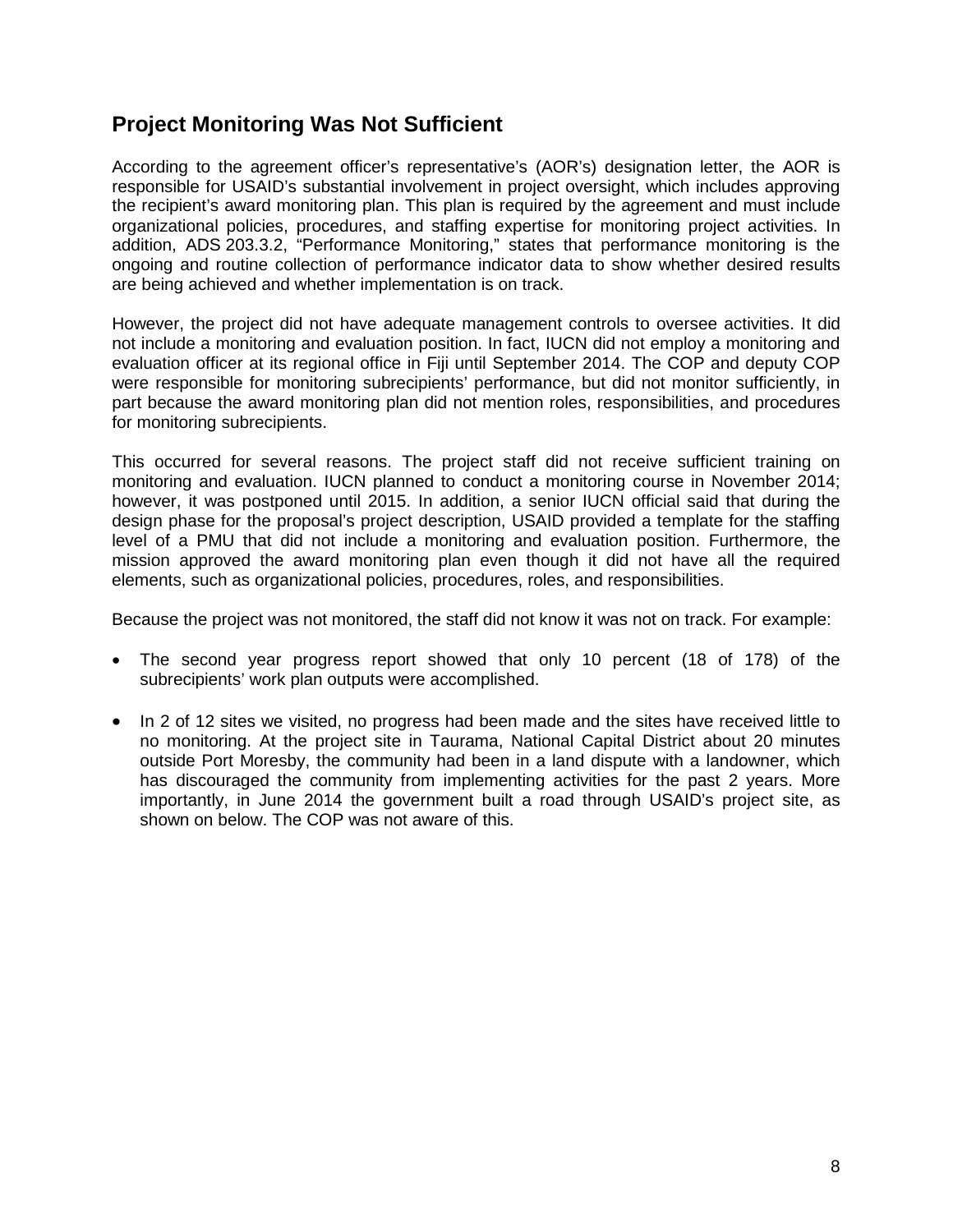

**This mangrove restoration site in Taurama was bisected last year by a road. The side closest to the sea (left) is intact, while the other (right) is cut off. (Photos by RIG/Manila, November 2014**)

• At a site in Manumanu East, PWM officials said they had not started activities because the community was nomadic and local government did not support the project.

<span id="page-11-1"></span>In both places, the PMU should have been aware of the situation and selected replacement sites. To improve the project's monitoring practices, we make the following recommendations.

*Recommendation 5. We recommend that USAID/Philippines require the International Union for the Conservation of Nature and Natural Resources to train the project management unit to monitor subrecipients' activities.*

<span id="page-11-2"></span>*Recommendation 6. We recommend that USAID/Philippines require the International Union for the Conservation of Nature and Natural Resources to strengthen the project's monitoring plan to comply with the terms in the agreement.*

### <span id="page-11-0"></span>**Some Reported Results Were Not Supported or Reliable**

ADS 203.3.11.1, "Data Quality Standards," states that data for performance monitoring should be valid and reliable. In addition, the award monitoring plan includes reference sheets that define methods to collect and report data under each indicator.

However, after the first 2 years, the project's data were not valid or reliable; some lacked support, and other data used different methods to report results than those identified in the award monitoring plan. Limited audit testing of data showed inconsistencies between the numbers IUCN reported to USAID and the supporting documentation, shown on the table below.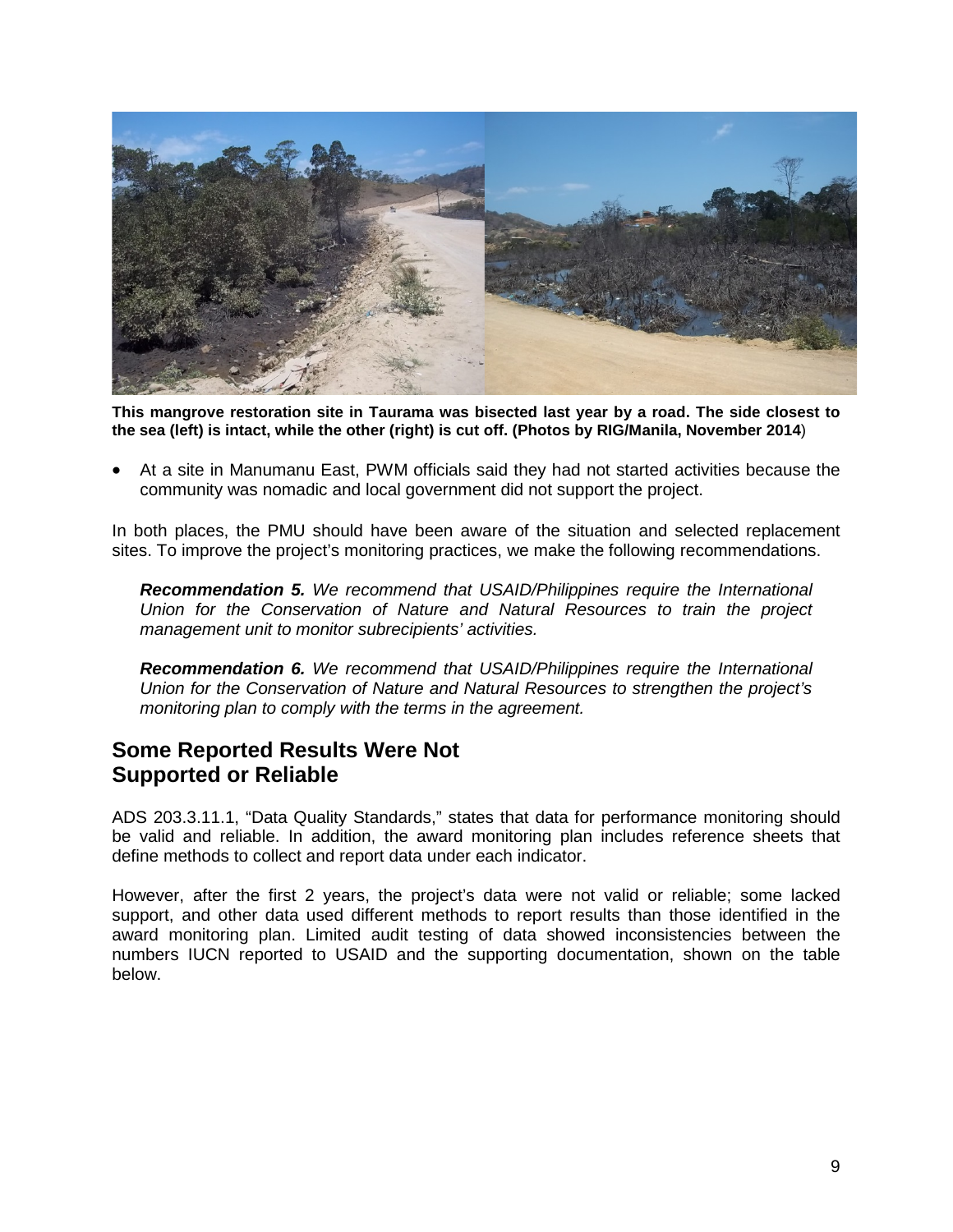| <b>Indicator</b>                                                    | <b>Reported</b><br><b>Results</b> | <b>Audited</b><br><b>Results</b>                |
|---------------------------------------------------------------------|-----------------------------------|-------------------------------------------------|
| a. Number of training hours completed in sustainable<br>landscapes  | 18.955                            | items tested were<br>overstated by<br>9 percent |
| b. Number of metric tons of CO2 greenhouse gas emissions<br>reduced | 56,788                            | 0                                               |
| c. Number of seedlings planted*                                     | 1,137                             | 688                                             |
| d. Area of managed coastal mangrove forest (hectares)*              | 3,707                             |                                                 |
| e. Area of degraded mangrove forests rehabilitated<br>(hectares)*   | 50                                | no support                                      |

#### **MARSH Inconsistencies Reported as of September 30, 2014 (Audited)**

\*Custom indicators linked to 5-year targets identified in the agreement.

- a. Based on our sample, the project overstated the number of training hours by at least 9 percent. Audit tests of 5,520 training hours showed that 495 hours out of 18,955 should not have been included because they were for facilitators, not participants.
- b. The reported reductions in carbon dioxide emissions could not be attributed to MARSH. The estimate of reduced emissions for 6 of the 23 sites was based on the average rate of carbon dioxide absorbed annually per hectare of mangrove forests as reported in international studies—not using data obtained from the project.
- c. According to the monitoring plan, the number of seedlings planted includes only those raised in mangrove nurseries; however, only one site had planted 688 seedlings from a nursery. The other two sites conducted direct planting of propagules<sup>[4](#page-12-0)</sup>.
- d. The monitoring plan also states that the project should count only areas of managed coastal mangrove forest where communities have a sustainable mangrove forest management plan in place. At the time of the audit, no plans existed.
- e. MARSH did not provide any supporting documentation for the areas rehabilitated, and the COP said 50 hectares was a very rough estimate of the area of mangrove forests rehabilitated using either direct planting or seedlings from nurseries.

These inconsistencies occurred because of human errors. Furthermore, the COP—in the absence of a monitoring and evaluation staff—had to personally handle data collection, analysis and reporting responsibilities and did not follow any of the data collection methods listed in the monitoring plan. The PMU collected the data and reported the results to USAID without safeguards to minimize the risk of transcription error or data manipulation.

As a result, the mission does not have accurate information it needs to assess the project's effectiveness and make informed decisions about current and future programming. It may also misstate results reported to Washington. Therefore, we recommend the following.

<span id="page-12-0"></span> $4$  A propagule is an elongated, dart-shaped seedling that becomes detached from a mangrove tree and grows into a new tree.  $\overline{\phantom{a}}$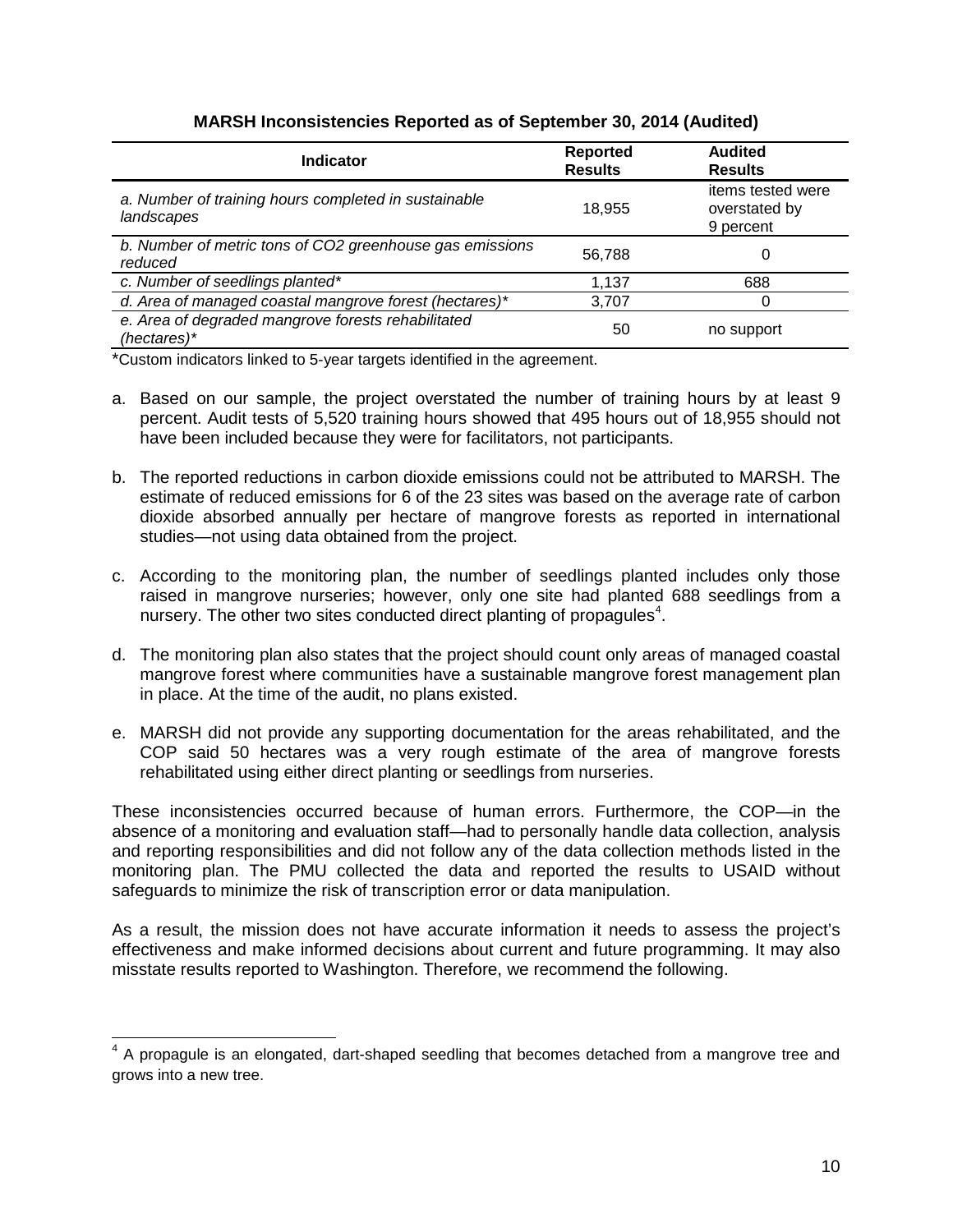<span id="page-13-1"></span>*Recommendation 7. We recommend that USAID/Philippines require the International Union for the Conservation of Nature and Natural Resources to implement procedures to verify reported data before submitting them to the mission.*

## <span id="page-13-0"></span>**Project Did Not Promote and Mark Commodities and Activities Consistently**

The project's marking plan states that all commodities (including office equipment, computers, field equipment, projectors, cameras, etc.) and all publicity and materials produced should be tagged with the USAID identity. This is in keeping with ADS 320.3.3.1 "Co-branding and Comarking," which states that the project name represents both USAID and the implementing partner, and the USAID identity and implementer's logo must both be visible with equal size and prominence on materials produced for project purposes.

However, MARSH did not consistently promote and mark USAID commodities and activities. Through confirmations during site visits and from interviews with beneficiaries, most communities were not aware that USAID was supporting the project. Although some sites had signs, when asked what organization was supporting the project, most people did not know. Some activities did not mark commodities or use USAID identity at project sites, as shown in the photos below.



**Signs (left) that should have been displayed at two sites in West New Britain Province instead were stored in an office. At right, a project-funded nursery located in the National Capital District does not have any USAID signage or logo. (Photos by RIG/Manila, November 2014)**

Other examples of marking not being done are listed below.

- Equipment purchased for UPNG laboratory at Motupore Island and its main campus at the finance officer's workspace.
- Household questionnaires used for baseline surveys.
- Three sites in West New Britain Province and one in Delena, Central Province.
- Nursery in Manumanu West, Central Province.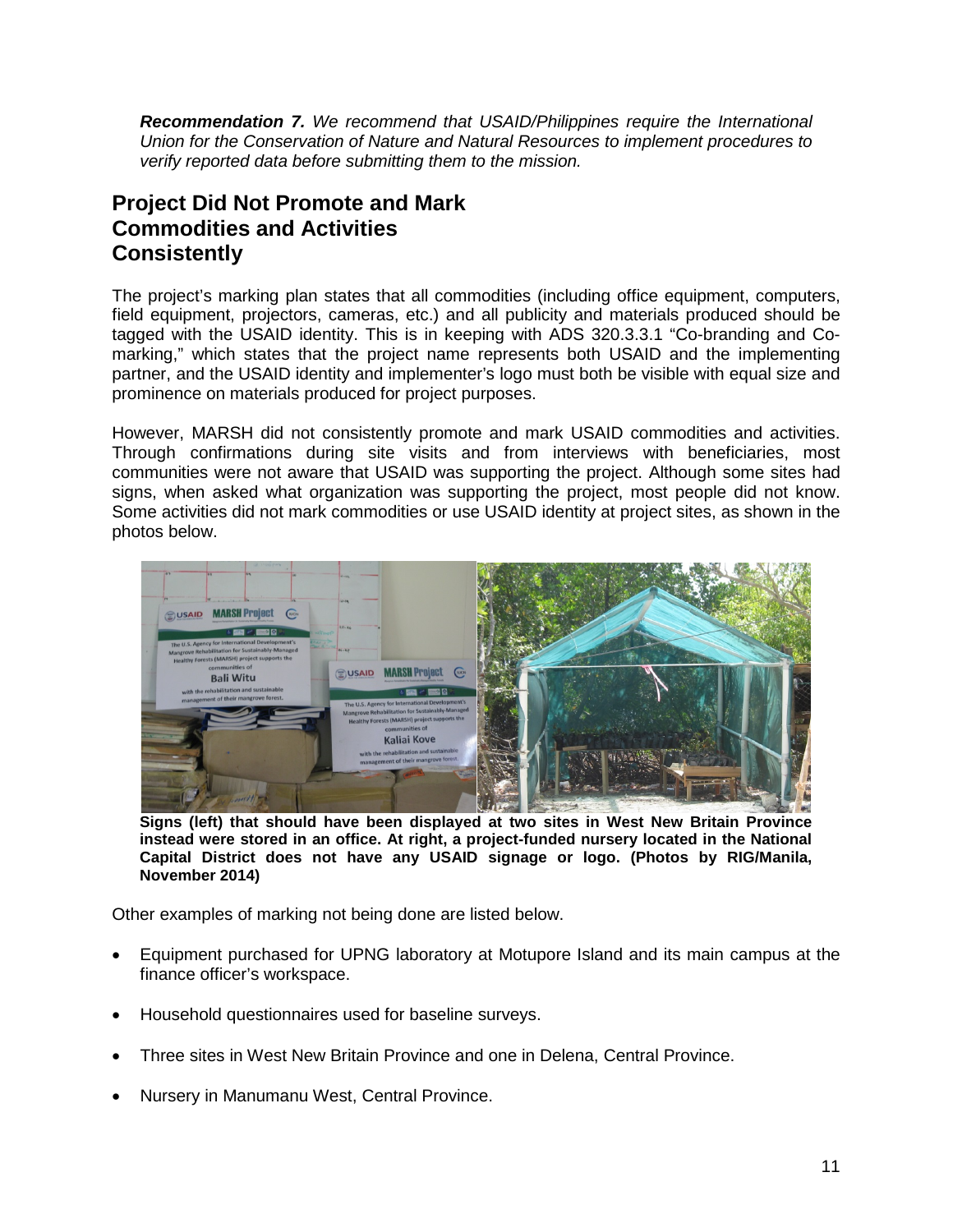This occurred because some subrecipients were hesitant to promote MARSH as a U.S. Government-supported project. They believed that by doing so, communities would expect compensation in one form or another. Even when markings were present at activities, people did not understand the USAID logo. In addition, some USAID markings were not on commodities and some activities in part because the project did not employ a communications specialist.

The COP said not all sites had significant levels of activity going on; therefore, he did not want to put signs in those locations. Further, the COP cited other reasons that included the project's challenging logistics; it is not possible to have signs made in remote provinces because nobody knows how to make them, and even in the capital it can be challenging and costly to have a sign made and transported to a remote province.

Without promoting and properly marking the USAID logo at project locations, activities, and commodities, USAID and taxpayers do not receive credit for their efforts and investment. Therefore, we recommend the following.

<span id="page-14-1"></span>*Recommendation 8. We recommend that USAID/Philippines determine which USAIDfunded activities and commodities under its Mangrove Rehabilitation for Sustainably Managed Healthy Forests project are unmarked and mark them as appropriate.*

<span id="page-14-2"></span>*Recommendation 9. We recommend that USAID/Philippines require the International Union for the Conservation of Nature and Natural Resources to provide branding and marking instructions and guidance to its Mangrove Rehabilitation for Sustainably Managed Healthy Forests subrecipients.*

#### <span id="page-14-0"></span>**Mission Did Not Amend Agreement When Necessary**

The agreement states that the project will implement activities in more than 30 communities within PNG. In addition, according to ADS 303.3.18, "Award Administration," when an amendment to the award is necessary, the AOR prepares internal USAID documentation that supports the amendment and meets the satisfaction of the agreement officer. ADS 308.3.14, "Standard Provisions," states:

Standard provisions for cost-type awards are contained in standard provisions for cost-type awards to PIOs. If you need additional provisions because of the nature of the program, you may use the appropriate provisions found in standard provisions for non-U.S., nongovernmental recipients.

The mission did not amend the agreement when necessary. First, the mission did not amend the agreement after informing IUCN to reduce the scope of work. In March 2014 mission officials met with IUCN officials and told them to reduce the number of project sites from 33 to 23. However, as of December 2014, the mission had not amended the agreement.

Second, the agreement only included mandatory provisions for a PIO and did not add standard provisions for non-U.S. nongovernmental recipients. By awarding a cooperative agreement to a PIO, it was the agreement officer's discretion to add standard provisions for non-U.S. nongovernmental recipients if deemed necessary. According to the director of the mission's office of acquisition and assistance, in this case, adding standard provisions for non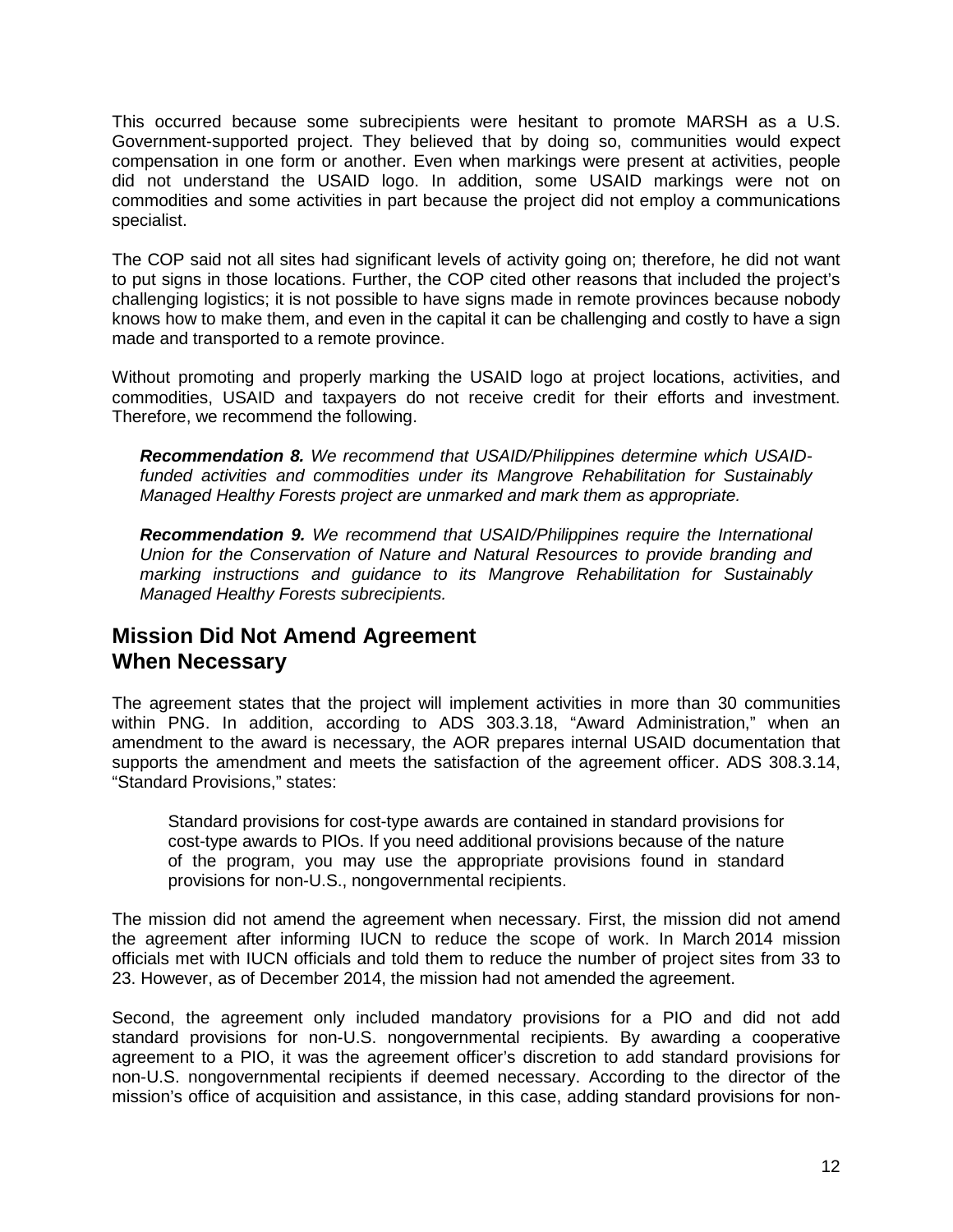U.S. nongovernmental recipients would have been necessary based on the nature of the award with six subrecipients. For example, the agreement did not include the following mandatory provision in ADS 303:

The recipient must have an annual audit conducted in accordance with the "Guidelines for Financial Audits Contracted by Foreign Recipients" issued by the USAID Inspector General, for any recipient fiscal year in which the recipient expends a combined total of \$300,000 in a year, either directly or through another USAID contractor or recipient, excluding fixed price contracts and fixed obligation grants.

The audit team could not determine why the agreement only contained standard provisions for cost-type awards to PIOs because the agreement officer's files did not contain such information, and the agreement officer who made the award was no longer at the mission. Furthermore, the mission did not amend the agreement to reduce sites to 23 because IUCN did not ask for an amendment until late September 2014. Mission officials said they were waiting for our audit findings to amend the agreement.

Delays in amending the agreement decreased the efficiency and effectiveness of project implementation. In addition, the mission needed more financial oversight and accountability for this project. In November 2014 the mission issued its control environment and risk assessment report on IUCN. The report concluded the control environment was generally adequate while the level of accountability was medium. The report had 18 recommendations to address the weaknesses, and 10 remain uncorrected. Without amending the agreement to include the mandatory provision for a financial audit, the project decreases accountability over USAID funds. Therefore, we make the following recommendation.

<span id="page-15-0"></span>*Recommendation 10. We recommend that USAID/Philippines amend the cooperative agreement to further reduce the number of project sites and add standard provisions for non-U.S. nongovernmental recipients, as appropriate.*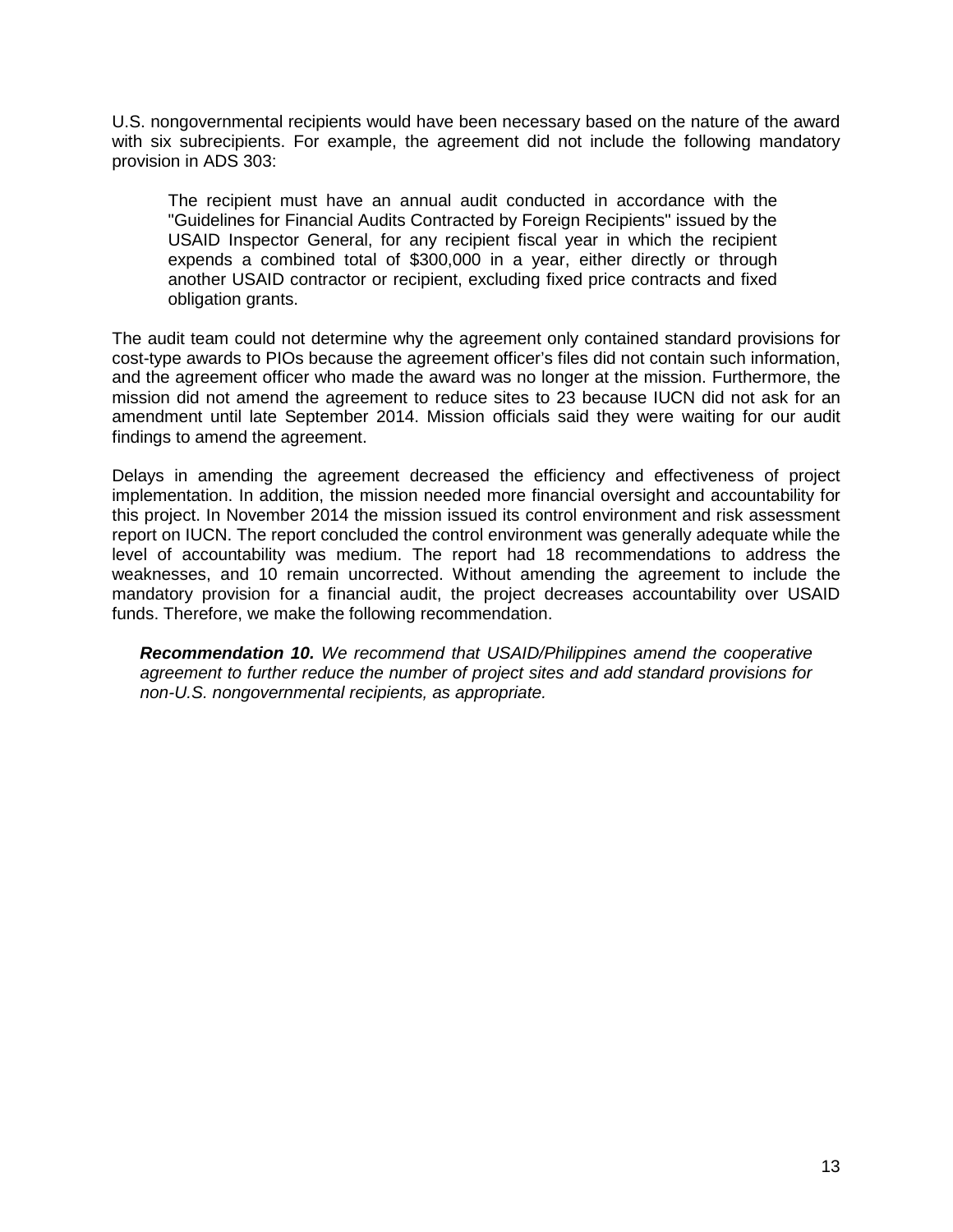## <span id="page-16-0"></span>EVALUATION OF MANAGEMENT **COMMENTS**

In its comments on the draft report, USAID/Philippines agreed with and made management decisions on all ten recommendations. An evaluation of the management comments follows.

**Recommendation 1.** USAID/Philippines decided to close all ongoing MARSH activities by the end of fiscal year 2015 after conducting a review of each of the activities based on current progress, operational challenges, costs, and logistical constraints in implementing activities at the community level in PNG. It planned to modify the cooperative agreement to reduce (1) the performance period from 5 years to 3 years, (2) the total estimated cost of the project, and (3) the number of project sites and the project description to focus only on activities that can be successfully completed within the revised period of performance.

It also will include standard provisions for non-U.S. nongovernmental recipients, as appropriate. Consequently, a \$3.8 million program cost reduction would be available for better use. The target date for completion of the modified agreement is June 30, 2015. We acknowledge the mission's management decision.

**Recommendation 2.** USAID/Philippines decided to close all ongoing MARSH activities by the end of fiscal year 2015. It planned to modify the cooperative agreement and require IUCN to revise the work plan to exclude the procurement or outsourcing of carbon stock equipment. The target date for completion is June 30, 2015. We acknowledge the mission's management decision.

**Recommendation 3.** USAID/Philippines decided to close all ongoing MARSH activities by the end of fiscal year 2015. Because the program is ending, there is no longer a need to train partners on how to conduct baseline surveys. The mission will modify the cooperative agreement and require IUCN to revise the work plan to exclude this activity. The target date for completion is June 30, 2015. We acknowledge the mission's management decision.

**Recommendation 4.** USAID/Philippines decided to close all ongoing MARSH activities by the end of fiscal year 2015. Because the program is ending, there is no longer a need to train partners on how to conduct vulnerability assessments. The mission will modify the cooperative agreement and require IUCN to revise the work plan to exclude this activity. The target date for completion is June 30, 2015. We acknowledge the mission's management decision.

**Recommendation 5.** USAID/Philippines will require IUCN to train its PMU on monitoring subrecipients' activities. The target date for completion is June 30, 2015. We acknowledge the mission's management decision.

**Recommendation 6.** USAID/Philippines decided to modify the cooperative agreement to include requirements to strengthen the monitoring system and require IUCN to submit a revised M&E plan. The target date for completion for both modification of the cooperative agreement and approval of a revised M&E plan is June 30, 2015. We acknowledge the mission's management decision.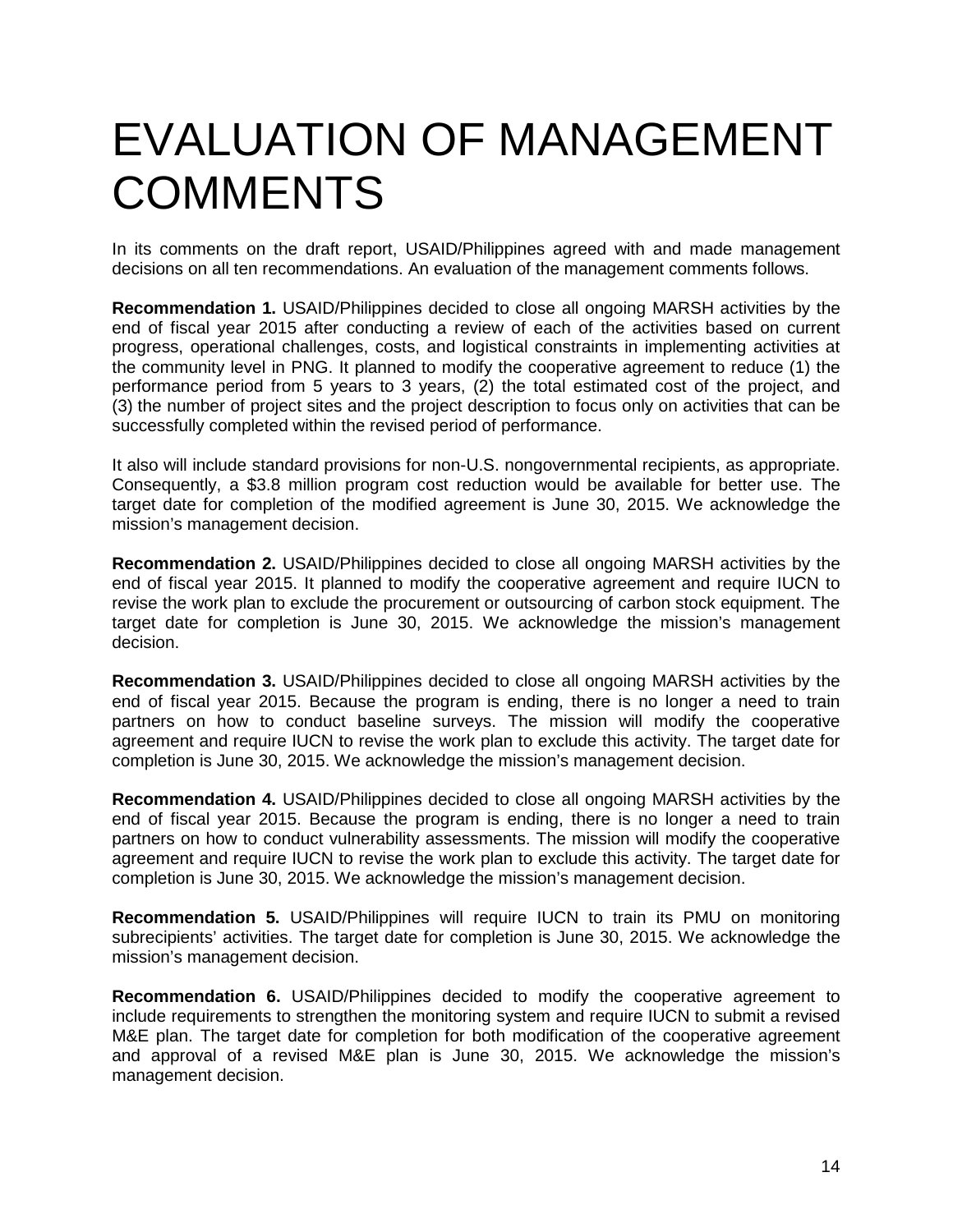**Recommendation 7.** USAID/Philippines will require IUCN to revise the M&E plan to include data verification procedures. The target date for completion is June 30, 2015. We acknowledge the mission's management decision.

**Recommendation 8.** USAID/Philippines decided to work with IUCN on a list of all commodities, equipment, and other significant items, and validate them for branding and marking compliance. It will also revise the AOR designation letter to require validation of branding and marking compliance by IUCN and its implementing partners during AOR quarterly site visits. The target date for completion is September 30, 2015. We acknowledge the mission's management decision.

**Recommendation 9.** USAID/Philippines decided to obtain from each subrecipient a signed letter to acknowledge that IUCN provided it with branding and marking instructions and guidance, and to revise the AOR designation letter to require validation of branding and marking compliance by IUCN and its implementing partners during AOR quarterly site visits. The target date for completion is June 30, 2015. We acknowledge the mission's management decision.

**Recommendation 10.** USAID/Philippines decided to modify the cooperative agreement to reduce the number of project sites and include standard provisions for non-U.S. nongovernmental recipients, as appropriate. The target date for completion of the modified agreement is June 30, 2015. We acknowledge the mission's management decision.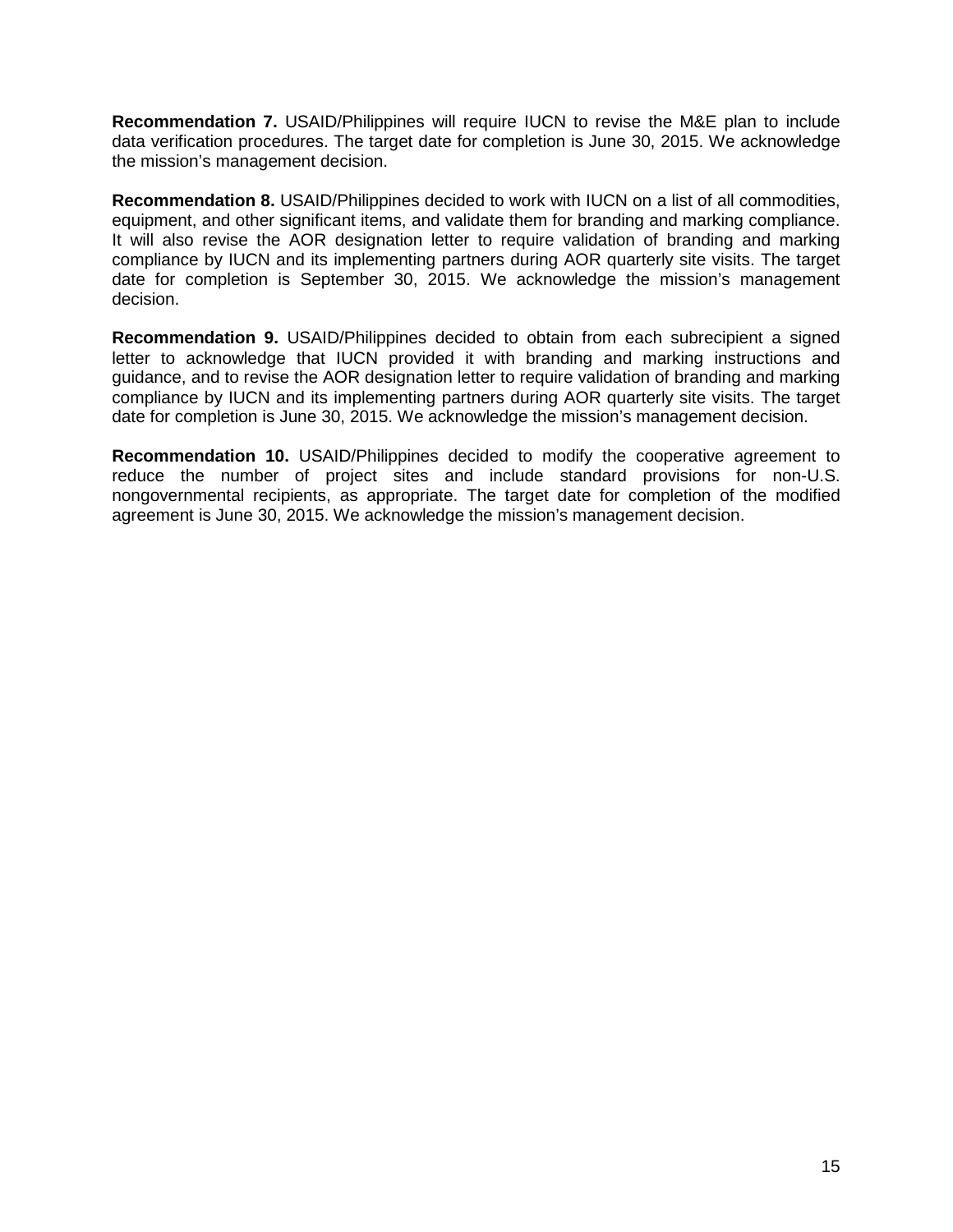# <span id="page-18-0"></span>SCOPE AND METHODOLOGY

#### **Scope**

RIG/Manila conducted this audit in accordance with generally accepted government auditing standards. They require that we plan and perform the audit to obtain sufficient, appropriate evidence to provide a reasonable basis for our findings and conclusions based on our audit objective. We believe the evidence obtained provides that basis.

The purpose of this audit is to determine whether USAID/Philippines' MARSH project is achieving its objectives to restore degraded mangrove forest in PNG, Solomon Islands, and Vanuatu by providing training for community-based, sustainable mangrove forest management and reforestation, and strengthening the technical and scientific capacity for forest carbon monitoring, reporting, and verification. As of September 30, 2014, USAID/Philippines had obligated and disbursed \$3 million and \$1.7 million for 2 years of implementation.

The project has two intended intermediate results: resilience in communities strengthened, and deforestation and forest degradation reduced. Within PNG, the project was implemented in the National Capital District and the provinces of Central, Manus, New Ireland, and West New Britain. At the time of the audit, the project had not started activities in Solomon Islands and Vanuatu. For the cooperative agreement, IUCN organized a consortium of two international partners—the Nature Conservancy and Wildlife Conservation Society—and four locals—PWM, PNG Centre for Locally Managed Areas, UPNG, and PNG Assembly of Disabled People.

The period of performance under the cooperative agreement was from October 1, 2012, to September 30, 2017. The audit covered selected activities carried out under the project's two intermediate results from start-up through September 30, 2014.

In planning and performing the audit, the audit team assessed significant controls that USAID/Philippines used to monitor project activities and ensure that IUCN was providing adequate management and oversight of them. The audit assessed the mission's policies and procedures for monitoring IUCN's progress in achieving the objectives listed in the program description of the cooperative agreement and for verifying that activities funded by USAID conform to the terms and conditions of the agreement.

In addition to the significant controls, we assessed IUCN's quarterly and annual progress reports, as well as the annual work plans and financial data. We also attended meetings with the mission and IUCN and its partners to discuss the project's status. We went to several sites to validate project achievements. Additionally, we examined the mission's fiscal year 2014 annual self-assessment of management controls—which the mission is required to perform to comply with the Federal Managers' Financial Integrity Act—to check whether the assessment cited any relevant weaknesses.

We conducted audit fieldwork from October 24 to December 11, 2014, at USAID/Philippines in Manila; the USAID country representative office; and IUCN's office and partner offices in Port Moresby and Kavieng, PNG. In PNG we visited 12 of 23 activity sites in the provinces to observe mangrove forest management and reforestation activities. We also conducted fieldwork at IUCN's regional office in Suva, Fiji. The team met with government officials to learn their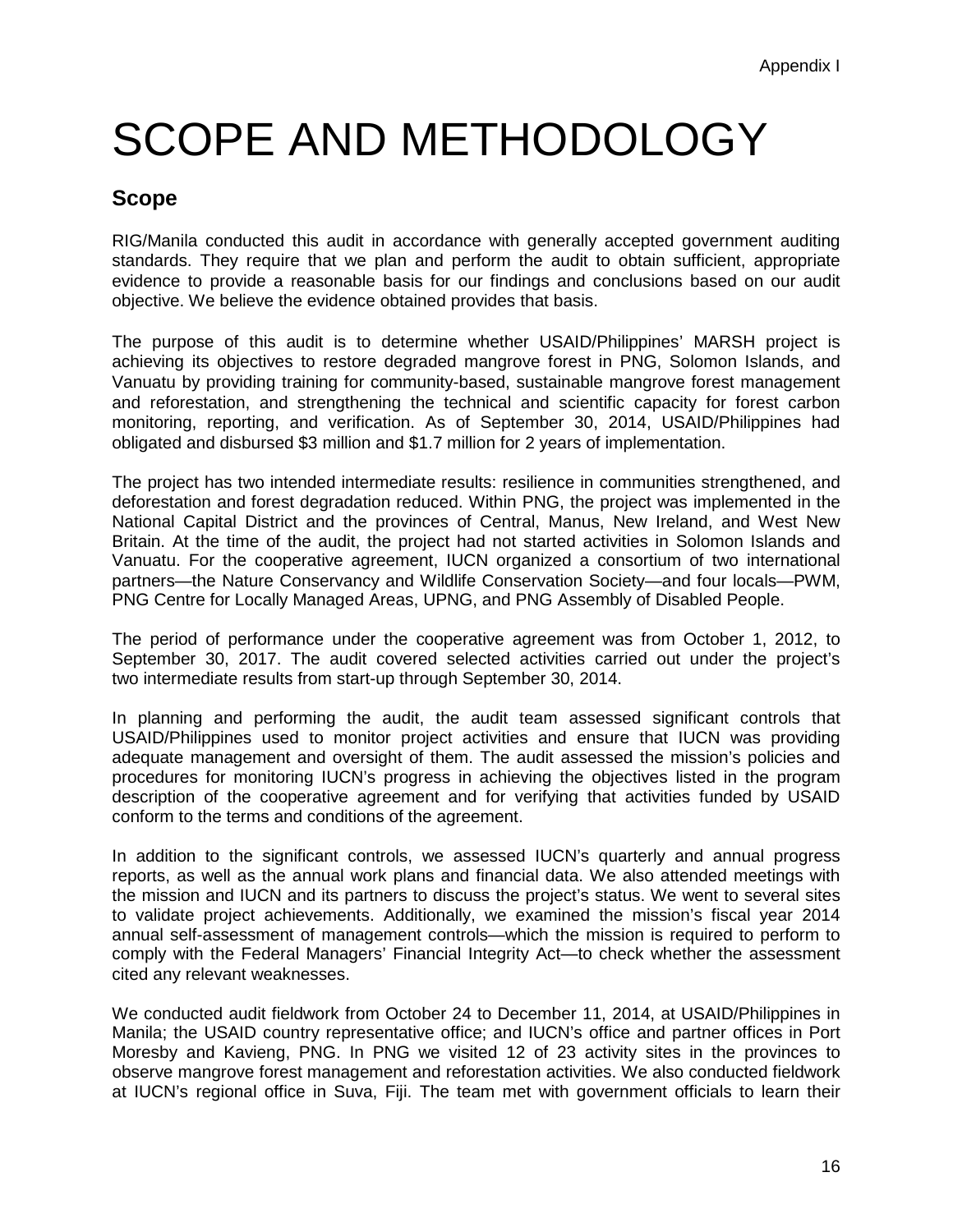perceptions of the project. Because MARSH did not start activities in Solomon Islands and Vanuatu, the audit team did not conduct fieldwork there.

### **Methodology**

In assessing the progress of the activities carried out under the cooperative agreement, the audit team considered IUCN's quarterly and annual progress reports from the start of the project through September 2014. We interviewed mission officials, IUCN and partner staff, and government officials. The audit team also considered the mission's control environment and risk assessment report on IUCN completed in November 2014 in Suva, Fiji. Finally, the audit team reviewed USAID/Philippines DQAs of IUCN and its consortium partners conducted in 2013 and 2014.

Through interviews, documentation reviews, and data analysis, the audit team obtained an understanding of (1) the project's main goals, (2) how the mission and IUCN monitor the project, (3) how the mission checks the quality of the data reported, and (4) whether the mission, IUCN, and partners were aware of any allegations of fraud or other potential illegal acts or noncompliance with laws and regulations.

The audit team judgmentally selected 12 of 23 activity sites to visit in PNG. The sample selection was based on sites' location, the number of intermediate results implemented at each one, and the diversity of their activities. We tested the results of eight performance indicators and traced reported results to IUCN's supporting documents. To answer the audit objective, we relied on the computer-processed data contained in Excel spreadsheets maintained by IUCN. For the indicators tested, we verified the accuracy of the totals generated by these spreadsheets.

During site visits, the audit team interviewed partner staff to solicit feedback on the project's activities, accomplishments, and challenges, and to assess the impact of the interventions on mangrove forest management and reforestation. The team interviewed beneficiaries such as community leaders and villagers receiving assistance from the project and to solicit feedback on activities. We also randomly checked supporting documentation maintained by IUCN to validate reported results on key performance indicators. These partner site visits, together with visits to IUCN's offices in Port Moresby and Suva, covered about \$5.7 million or 76 percent of the overall project budget.

Since the testing and site selections were based on judgmental samples, the results and conclusions related to the analysis were limited to the items and areas tested, and cannot be projected to the entire population. We believe our substantive testing was sufficient to support the audit's findings.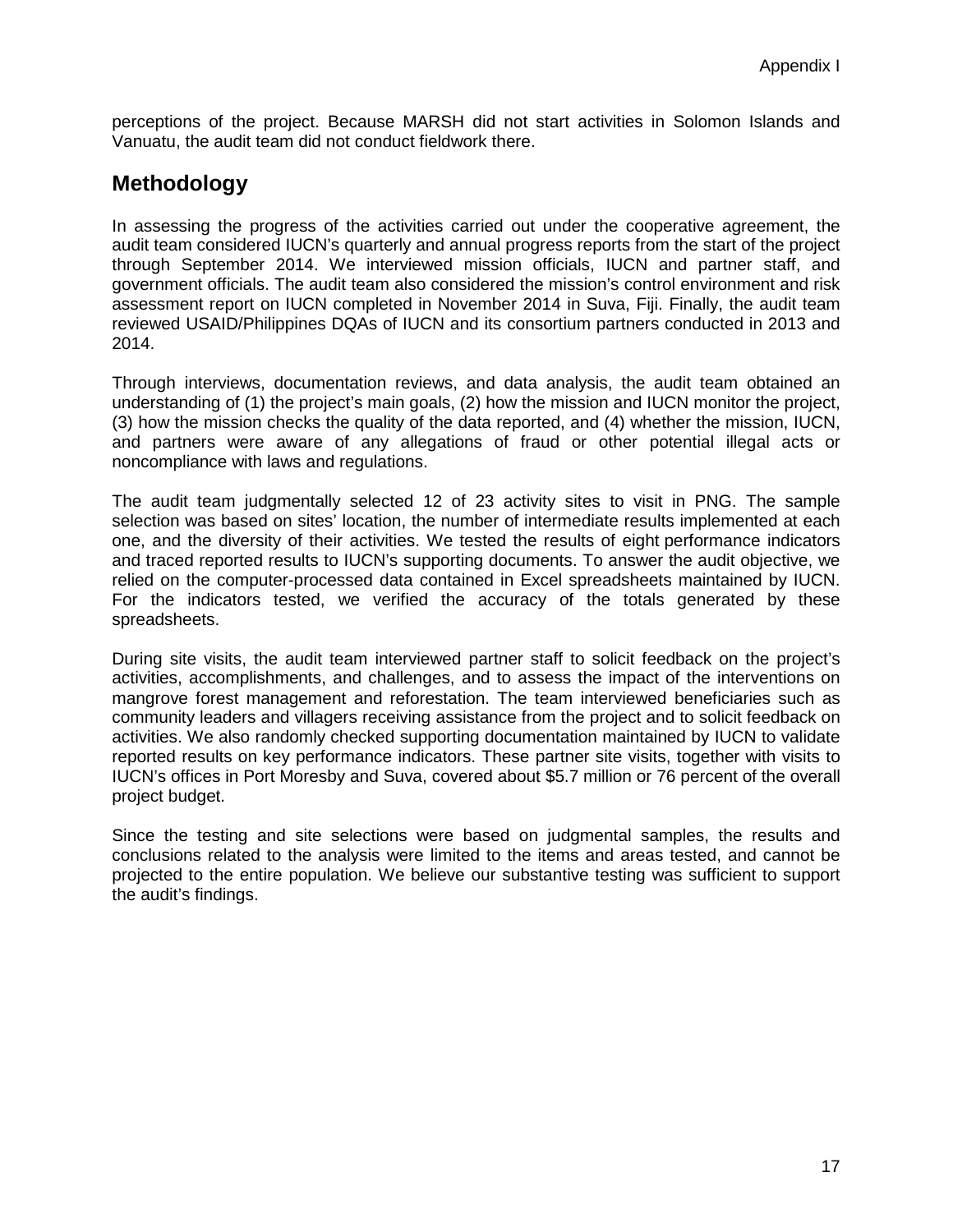# <span id="page-20-0"></span>MANAGEMENT COMMENTS



March 11, 2015

#### *MEMORANDUM*

To: Matthew Rathgeber, Regional Inspector General/Manila

From: Gloria Steele, Mission Director /s/

Subject: Management Response to the Audit Recommendations of USAID/Philippines' Mangrove Rehabilitation for Sustainably Managed, Healthy Forests Project (Report No. 5-492-15-XXX-P)

This memorandum transmits USAID/Philippines' response on each of the audit recommendations for the Mangrove Rehabilitation for Sustainably Managed, Healthy Forests (MARSH) Project in Papua New Guinea (PNG), implemented by the International Union for the Conservation of Nature and Natural Resources (IUCN). USAID/Philippines agrees with all ten recommendations.

**Recommendation 1.** *We recommend that USAID/Philippines conduct a cost-benefit analysis of the project and the remaining \$4.47 million unobligated funds to prioritize activities that can be achieved realistically and amend the cooperative agreement and work plan as necessary.*

**Actions Planned/Taken:** The Mission conducted a review of each of the activities based on current progress, operational challenges, costs, and logistical constraints in implementing activities at the community level in PNG. As a result of this review, USAID decided to close all ongoing MARSH activities by the end of fiscal year (FY) 2015. USAID and IUCN mutually agreed to narrow down the program description to focus on ongoing tasks that are realistically achievable by the end of September 2015. USAID will modify the Cooperative Agreement to: (a) reduce the period of performance from five years to three years; (b) reduce the total estimated cost of the program; and (c) reduce the number of project sites and program description to focus only on activities that can be successfully completed within the revised period of performance. In addition, USAID will include standard provisions for non-U.S. nongovernmental recipients, as appropriate.

This recommendation will be completed upon issuance of the modification by June 30, 2015.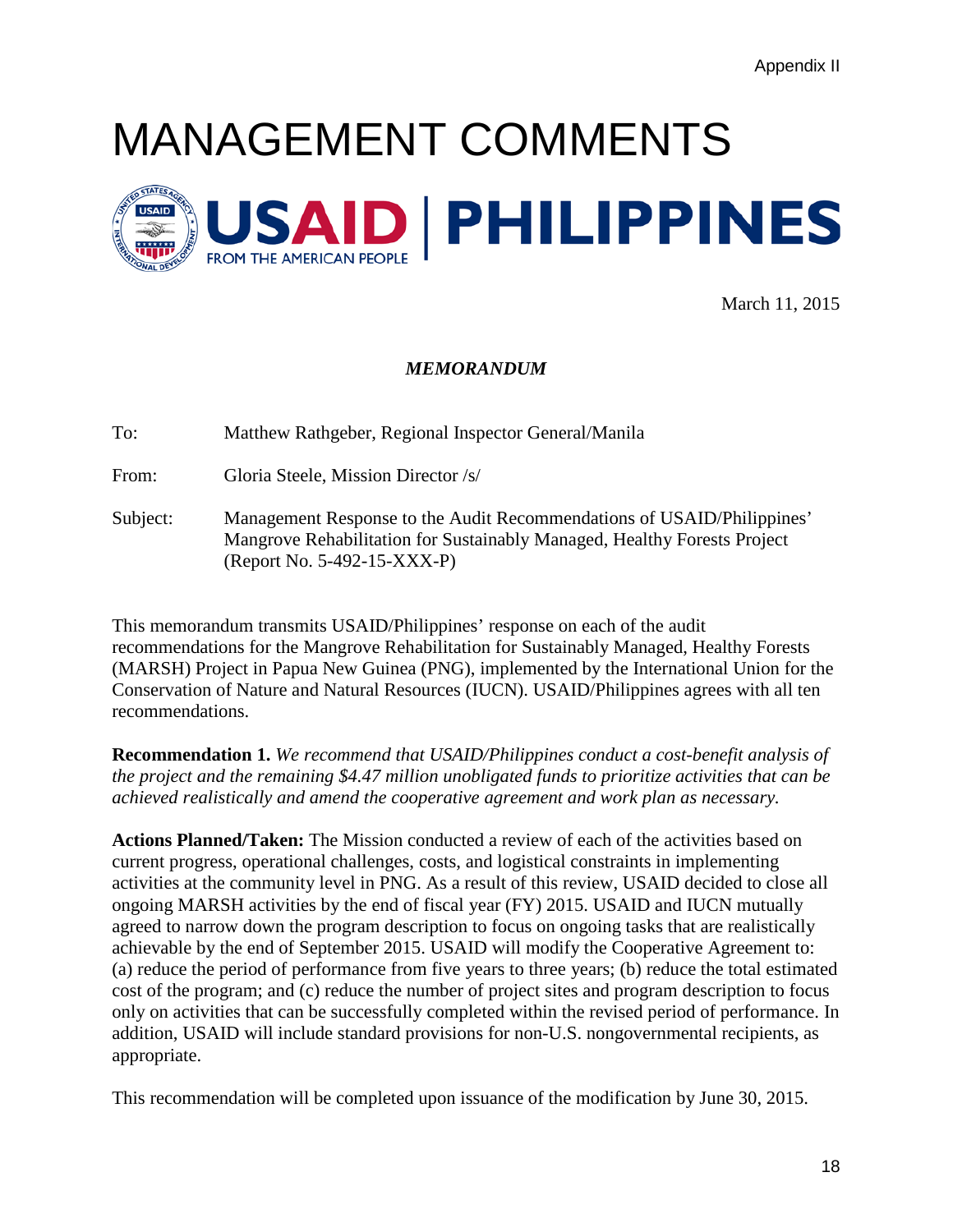**Recommendation 2.** *We recommend that USAID/Philippines require the International Union for the Conservation of Nature and Natural Resources to conduct a cost-benefit analysis to compare the costs of procuring carbon stock equipment versus outsourcing.*

**Recommendation 3.** *We recommend that USAID/Philippines require International Union for the Conservation of Nature and Natural Resources to implement a plan to train Partners With Melanesia and Centre for Locally Managed Areas on how to conduct baseline surveys.*

**Recommendation 4.** *We recommend that USAID/Philippines require International Union for the Conservation of Nature and Natural Resources to implement a plan to train Partners With Melanesia and Centre for Locally Managed Areas on how to conduct vulnerability assessments.*

**Actions Planned/Taken:** As mentioned in the response to **Recommendation no. 1**, the Mission will close MARSH by the end of FY 2015. Procuring carbon stock equipment, training partners on how to conduct baseline surveys, and conducting vulnerability assessments will not be included in the modified program description and work plan.

Recommendation nos. 2, 3, and 4 will be closed upon issuance of the modification to the cooperative agreement and approval of the amended work plan by June 30, 2015.

**Recommendation 5.** *We recommend that USAID/Philippines require the International Union for the Conservation of Nature and Natural Resources to train the project management unit to monitor subrecipients' activities.*

**Actions Planned/Taken:** As per this recommendation, the revised work plan will require IUCN to train the Project Management Unit (PMU) to monitor sub-recipients' activities.

The recommendation will be closed upon completion of the training of the PMU by June 30, 2015.

**Recommendation 6.** *We recommend that USAID/Philippines require the International Union for the Conservation of Nature and Natural Resources to strengthen the project's monitoring plan to comply with the terms in the agreement.*

**Actions Planned/Taken:** The modification to the Cooperative Agreement will require IUCN to submit a revised final M&E Plan. A monitoring system will be in place for the revised program description which will include the Agreement Officer's Representative's (AOR) monthly progress desk review, and quarterly site visits to monitor performance.

The recommendation will be closed upon completion and approval of the revised M&E Plan by June 30, 2015.

**Recommendation 7.** *We recommend that USAID/Philippines require the International Union for the Conservation of Nature and Natural Resources to implement procedures to verify reported data before submitting them to the mission.*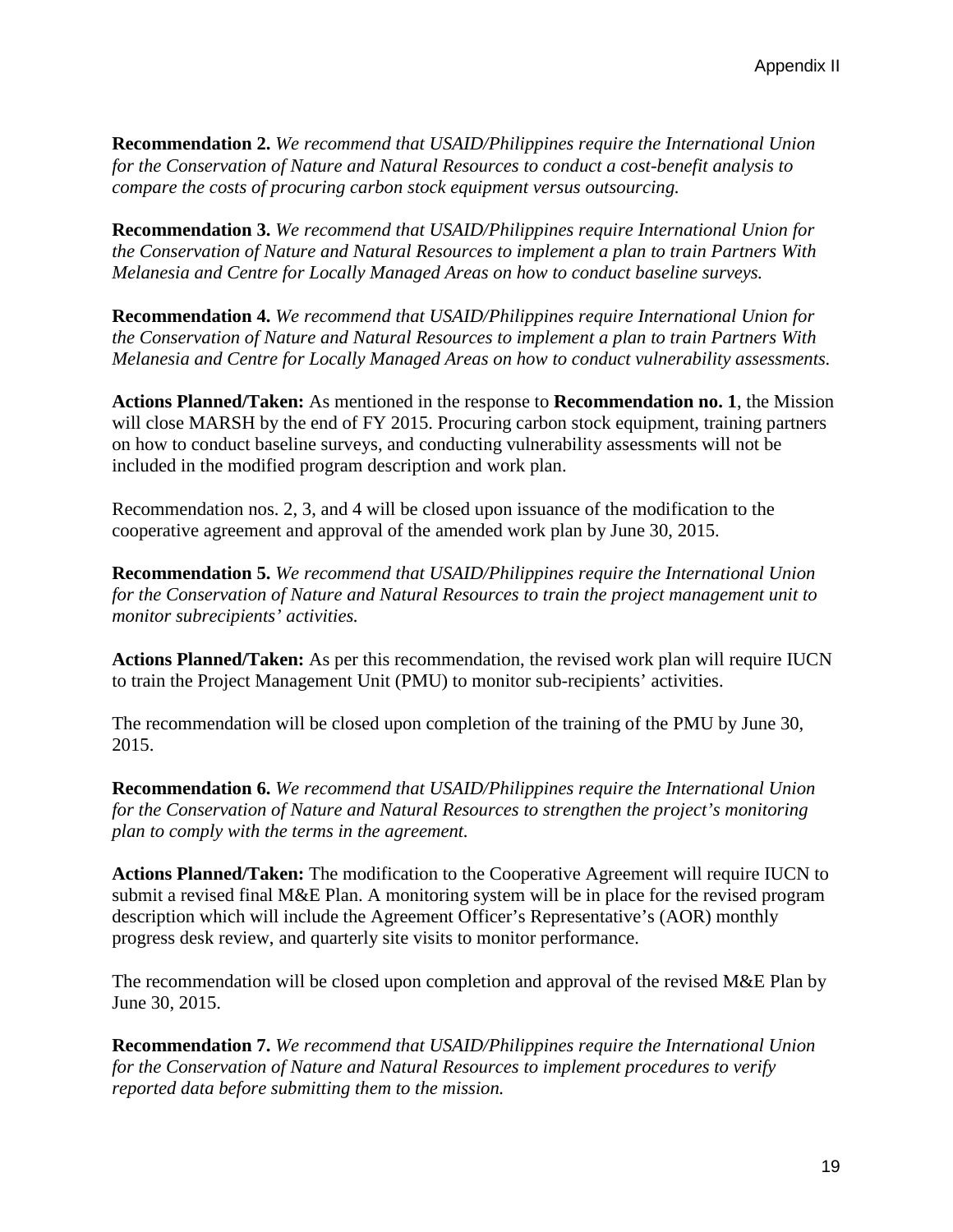**Actions Planned/Taken:** The Mission will require IUCN to implement procedures for data verification and incorporate these in the revised M&E Plan. The AOR will review performance data quality reported by IUCN and its implementing partners and also conduct data quality verification through quarterly site visits.

The recommendation will be closed upon completion and approval of the revised M&E Plan by June 30, 2015.

**Recommendation 8.** *We recommend that USAID/Philippines determine which USAID-funded activities and commodities under its Mangrove Rehabilitation for Sustainably Managed Healthy Forests project are unmarked and mark them as appropriate.*

**Actions Planned/Taken:** The Mission will require IUCN to create an inventory of all equipment, commodities, and other items and ensure that they comply with the branding and marking plan for MARSH. All future deliverables such as training events, meetings, technical reports, scientific papers, and other publications, will be inspected for branding and marking compliance before acceptance. In order to ensure compliance, the AOR designation letter will be revised to include, at a minimum, quarterly monitoring visits to check and validate the inventory for branding and marking compliance by IUCN and its implementing partners.

The recommendation will be closed upon completion of the inventory and validation for branding and marking compliance by the AOR and the revision of the AOR designation letter by September 30, 2015.

**Recommendation 9.** *We recommend that USAID/Philippines require the International Union for the Conservation of Nature and Natural Resources to provide branding and marking instructions and guidance to its Mangrove Rehabilitation for Sustainably Managed Healthy Forests subrecipients.*

**Actions Planned/Taken:** The AOR will verify in a signed letter from the sub-recipients that IUCN provided branding and marking instructions and guidance as per approved Branding and Marking Plan. In order to ensure compliance, the AOR designation letter will be revised to include, at a minimum, quarterly monitoring visits to check on branding and marking compliance by IUCN and its implementing partners.

The recommendation will be closed upon receipt of the signed letter from the subrecipients by the AOR and the revision of the AOR designation letter by June 30, 2015.

**Recommendation 10.** *We recommend that USAID/Philippines amend the cooperative agreement to further reduce the number of project sites and add standard provisions for non-U.S. nongovernmental recipients, as appropriate.*

**Actions Planned/Taken:** As presented under Recommendation no. 1, USAID will issue an amendment that will reduce the number of project sites and add standard provisions for non-U.S. nongovernmental recipients, as deemed appropriate.

The recommendation will be closed upon issuance of the modification by June 30, 2015